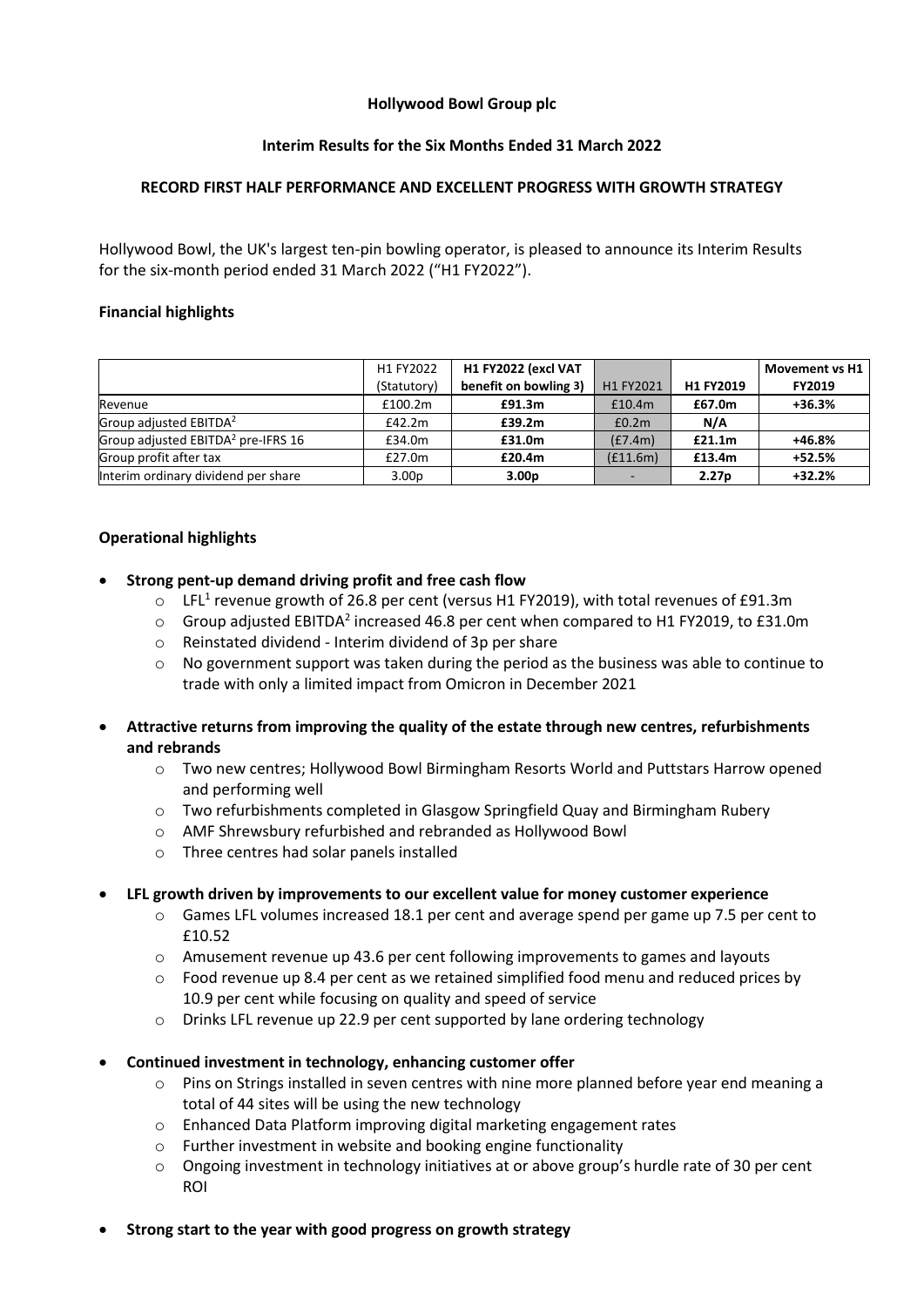- o International expansion with acquisition of Splitsville in Canada, announced separately today
- o Hollywood Bowl Belfast opened in April 2022 and two new centres are planned to open within the next six months, with a strong new centre pipeline for Hollywood Bowl and Puttstars brands to meet openings target
- $\circ$  Two refurbishments completed since year end with three further planned on track to meet guided refurbishment target of 7-10 centres by year end
- o Ongoing innovation and investment in technology
- $\circ$  Seven more solar panel installations planned before year end bringing total to 15 centres self-producing 33 per cent of their required electricity

# **Stephen Burns, Chief Executive, commented:**

"*We saw exceptional pent-up demand in the first half which, in addition to the investments made in our customer experience, led to us achieving a record first half with four of our top performing months ever. I am very proud of the hard work that went into delivering this excellent performance with high customer satisfaction scores and we were delighted to reward our team members as well as now reinstating our dividend. The strength of our balance sheet supports our ability to continue to invest in our growth strategy, including growing our portfolio in the UK as well as our entry into the Canadian market. While we are aware of the financial challenges many of our customers are facing, we continue to provide a great*  value for money experience. We are confident that demand will remain resilient as families seek out *affordable leisure activities."*

1 Like-for-like (LFL) revenue growth is total revenues (£100.2m) excluding any revenues relating to the reduced rate (TRR) of VAT for prior years (£5.8m), TRR of VAT for FY2022 (£3.0m) and any new centres FY2019 onwards (£6.5m). New centres are included in the LFL revenue after they complete the calendar anniversary of their opening date.

2 Group adjusted EBITDA (earnings before interest, tax, depreciation and amortisation) reflects the underlying trade of the overall business. It is calculated as statutory operating profit plus depreciation, amortisation, loss on disposal of property, right-of-use assets, plant and equipment and software and any exceptional costs or income and is also shown pre-IFRS 16 as well as adjusted for IFRS 16. The reconciliation to operating profit is set out below in this section of the report.

3 During FY2020 the Chancellor announced the reduced rate (TRR) of VAT on hospitality activities from which bowling activities were initially excluded. The Tenpin Bowling Proprietors Association has been lobbying on the industry's behalf, since that date, for the sector to be treated in line with the hospitality industry. We received confirmation on  $12<sup>th</sup>$  April 2022 that HMRC agreed that there is indeed a clear distinction between the sport of competitive bowling and the leisure activity of bowling – with the latter being able to benefit from TRR of VAT retrospectively. The total value of this is detailed in the report below.

### **Enquiries:**

Stephen Burns, Chief Executive

Laurence Keen, Chief Financial Officer

Mat Hart, Chief Marketing and Technology Officer

Elizabeth Snow

Laura Marshall

**Hollywood Bowl Group PLC** Via Tulchan Communications

**Tulchan Communications** Tulchangroup.com **[Hollywoodbowl@tulchangroup.com](mailto:Hollywoodbowl@tulchangroup.com)** 

James Macey White +44 (0)20 7353 4200

**CHIEF EXECUTIVE REVIEW**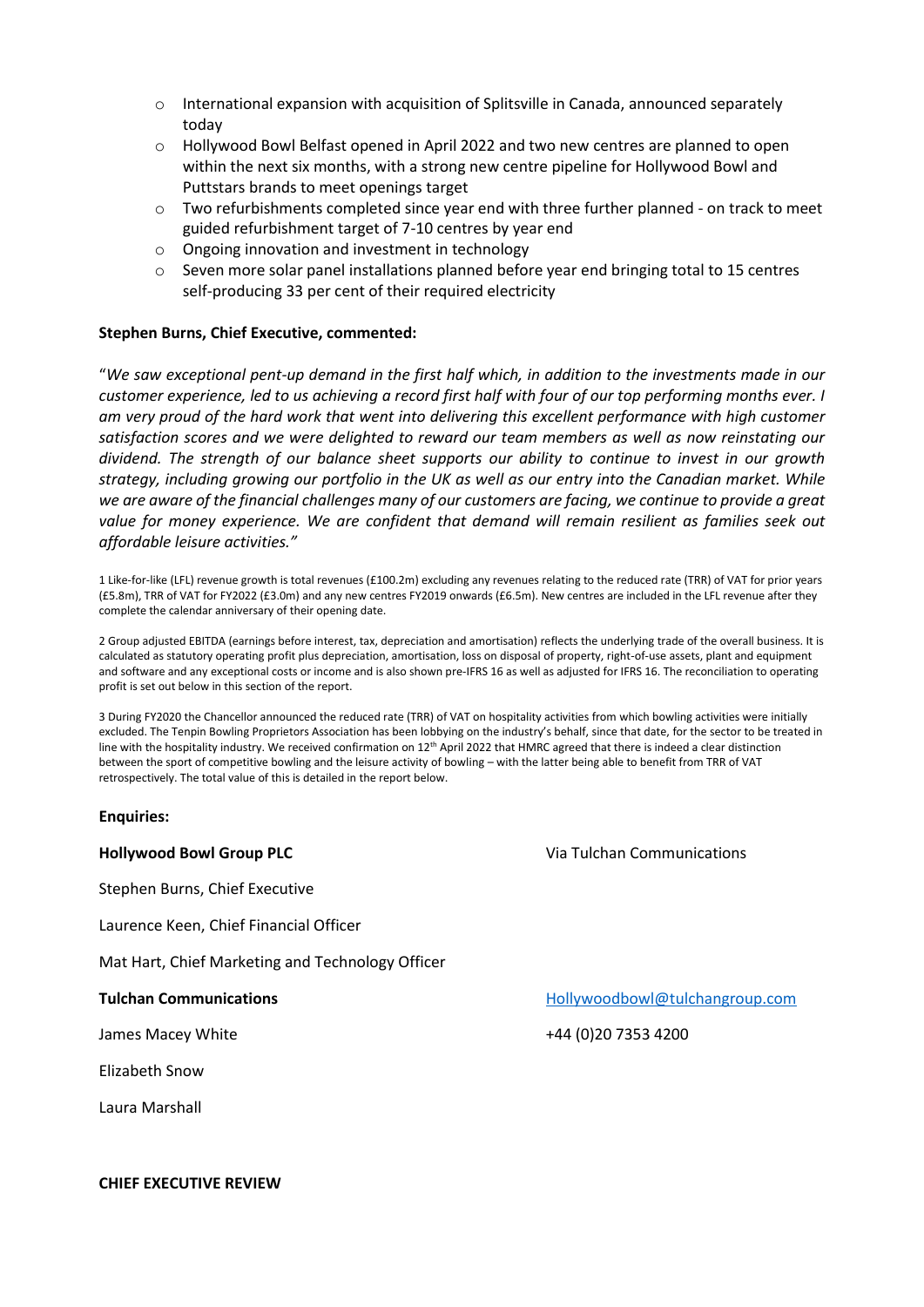It is very pleasing to report on an exceptionally successful period for the Group. Thankfully, the first half of our financial year has been devoid of any significant COVID based disruption, with only a very small amount of disruption in December from the Omicron strain.

Like for like (LFL) revenue growth of 26.8 per cent versus the last normalised period of trading in FY2019 and total statutory revenue growth of 49.5 per cent, is a record-breaking performance for the Group, and whilst undoubtedly helped by the incredibly favourable environment for leisure post the COVID lockdowns, is testament to the quality of our industry-leading operating model that governs our centres.

During FY2020 the Government introduced the reduced rate (TRR) of VAT on hospitality activities from which bowling activities were excluded. We were pleased that this decision was reversed by HMRC in April 2022 with leisure bowling being able to benefit from this rate retrospectively.

Including the impact of TRR of VAT on bowling, LFL revenues saw growth of 31.2 per cent.

We continue to improve the overall quality of the estate through new centre openings, refurbishments and rebrands, and through innovation of the customer offer and investment in technology. We completed three major centre refurbishments including one rebrand and opened two new centres in the half year.

Statutory profit before tax grew by £47.9m, to £33.4m, when compared to the same period in FY2021, and is £17.1m (104.1 per cent) ahead of the same period in FY2019. All Group centres had a positive contribution and the average centre EBITDA for H1 FY2022 (on a pre-IFRS 16 basis) of £661,000, is industry leading. First half free cash flow of £19.6m is further demonstration of our highly cash generative business model, and with net cash of £49.6m as at the end of H1 FY2022, the business is in strong financial health.

As a result of the strength of our trading performance since our re-opening in May 2021, we did not claim any COVID-related government support grants during the half year.

It gives me great pleasure to announce the resumption of our dividend. In line with our progressive dividend policy, the Board has declared an interim dividend of 3.0 pence per share.

# **Like-for-like growth**

LFL sales (excluding TRR of VAT on bowling activities) grew 26.8 per cent during the first half of the financial year, with all revenue lines showing sales growth on the comparative period in 2019.

On a LFL basis (excluding TRR of VAT on bowling activities), game volumes grew by 18.1 per cent. LFL spend per game grew by 7.5 per cent. in the period, up from £9.79 in H1 FY2019 to £10.52 in H1 FY2022. Our dynamic pricing structure allowed us to introduce new discounts for the non-peak periods driving overall capacity utilisation, whilst also automatically managing the price during the peak periods. This has the result of driving yield whilst still keeping our headline pricing the lowest of all the branded bowling operators – with a family of four able to bowl for less than £22.

Drink spend per game grew on an LFL basis by 4.9 per cent, helped in part by the roll out of the at lane ordering technology, with LFL revenues in this area growing by 22.9 per cent against H1 FY2019.

Amusement spend per game also showed solid growth during the period, up 21.7 per cent on a LFL basis over the half, with LFL revenues up 43.6 per cent. Whilst some of the significant growth in amusement revenues is a direct consequence of the increased footfall, a combination of our investments and innovations, including new game formats, improvements in payment technology removing a barrier to play, as well as a significant increase in machine density through the refurbishment programme, allowed us to capitalise on the more favourable trading environment.

Prior to re-opening the business, we took the strategic decision to streamline the diner menu, reducing price, removing the more operationally complex products and simplifying specifications for ease of delivery and to minimise the exposure to supply chain and food inflation issues. These initiatives have been welcomed by our customers and the focus on speed and quality, at a value price point, have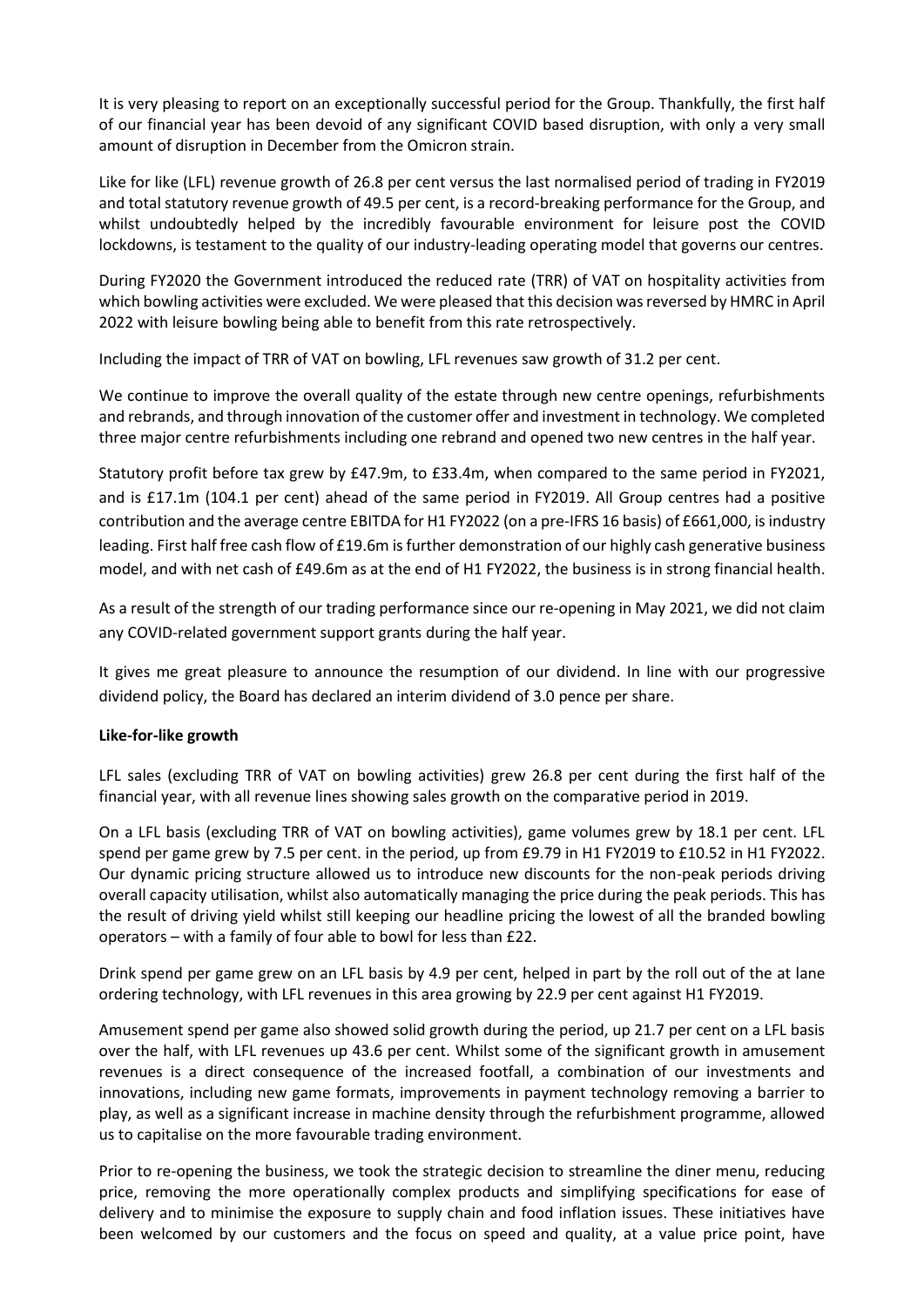succeeded in driving LFL diner revenue by 8.4 per cent, and LFL gross profit contribution from food by 7.9 per cent despite a 10.9 per cent overall reduction in average menu pricing.

# **Growth strategy**

As we emerged from the pandemic in the past year, we took the opportunity to review and refresh our strategy to ensure that it remained relevant for the post COVID operating environment. Our strategic priorities can be summarised around three key initiatives – (i) investing in our estate and leading customer offer (ii) organic growth through new centre openings and strategic acquisitions; and (iii) growing sustainably. I am pleased with the progress made in each of these areas during the half.

# **Investing in our estate and new centre openings**

We completed the refurbishment of two centres and a refurbishment and rebrand of one centre during the half. AMF Shrewsbury reopened its doors as a Hollywood Bowl on 18<sup>th</sup> February 2022, and initial trading is very encouraging.

The refurbishment programme for the rest of the estate is also on track with completed the refurbishments of our centres in Glasgow Springfield Quay and Birmingham Rubery during the period. Since the end of the first half, we have also completed the refurbishment of our Bolton and Glasgow Coatbridge Hollywood Bowls.

We are currently on site in one centre, and we plan to complete at least two further refurbishments before the end of the financial year. We are on track to meet our guided seven to ten refurbishments/rebrands by the end of FY2022. The average LFL revenue growth from the most recent seven refurbishments / rebrands is 39.5 per cent versus FY2019.

Two new centres opened during the half, taking the total number of centres in the estate to 66 at the end of the first half. Hollywood Bowl Birmingham Resorts World at the popular leisure and retail scheme next to the NEC opened just in time for the Christmas trade on  $10<sup>th</sup>$  December, following a net capital spend of £1.4m. The centre is a key anchor complementing the new leisure focus of the scheme, alongside a wellestablished Cinema, Escape Hunt, and a good selection of restaurants. The 17-lane centre occupying 27k square feet has been very well received and is trading in line with expectations.

The second centre opened during the half is a Puttstars in the long-established St Georgesshopping centre in Harrow. This 27-hole 20k square foot centre is the fourth trial centre of our new mini golf brand and incorporates all the learnings from the first three centres we opened. The centre has traded very well over in its first few weeks of opening in February.

Investment in all aspects of the customer journey has continued, with seven centres having benefited from the installation of the Pins on Strings technology in the half. 54 per cent of the estate has now been completed, and we plan to install Pins on Strings in a further nine centres before the year end.

We remain confident in our ability to continue to deliver on our plan of an average of at least three new openings a year. Belfast opened its doors in April 2022, taking the total number of UK centres in the estate to 67 as at the date of this announcement, and we will be on site in Peterborough and Liverpool during the second half of the financial year.

# **International expansion**

In line with our long-term growth plan, developing our business in international markets is part of our vision and growth strategy. We were delighted to announce today the acquisition of the Canada based Teaquinn Holdings Inc, which incorporates five Splitsville bowling centres and the Striker Bowling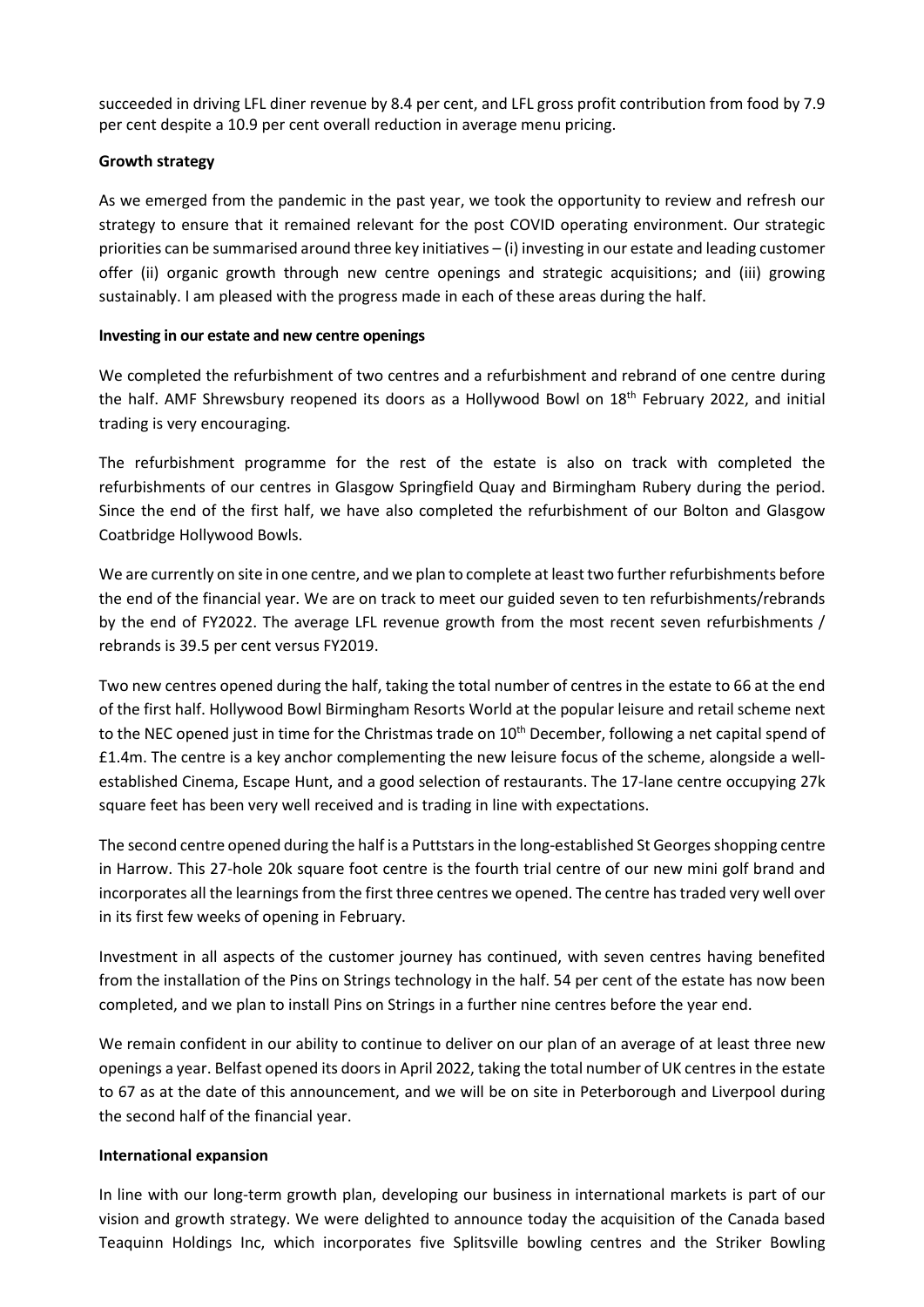Solutions business. The company is a well operated, asset backed business that provides the Group with a strategic entry point into a fragmented and underinvested market.

The company met our strict investment criteria; it has a quality management team with ambition for growth and it operates in a market that closely mirrors the UK and will be receptive to a modified version of our operating model. The market is stable and well-established and offers both consolidation and new development opportunities. There is low downside risk due to the freehold valuations, with good medium to longer term opportunity for sustained profitable growth.

The purchase was made at an attractive multiple, funded from cash on our balance sheet. The Group will provide some funding to the Canadian business to support its growth strategy, but it is not envisaged that this funding will impact on the Group's overall capital allocation policy. Further detail is included in the announcement released separately today.

# **Growing sustainably**

Our strategy for growing our business sustainably, is based around three pillars: (i) operating safe and inclusive leisure destinations (ii) developing outstanding workplaces and (iii) continually improving the sustainability credentials of our centres.

We take the role our centres play in their communities very seriously and have worked closely with special needs and concessionary groups for many years, to make our centres as accessible as possible to every part of the community. Over £1.5m of concessionary discounts were redeemed in the half and we extended the discount periods to include all peak trading days.

We have worked very hard on our people initiatives to continue to attract and retain the very best talent in an increasingly competitive labour market. Our industry leading talent development programmes were reintroduced post the COVID lock downs, and we now have well over 100 team members enrolled, with over 40 per cent of all management vacancies filled from our internal talent pipeline during the half. We re-assessed our team members pay in the current inflationary environment, increasing our salaried teams' remuneration by 5.8 percent, and also introduced generous bonus schemes for all team members, with over £3.2m earned in recognition of their tireless efforts and commitment during the half.

Eight centres now have large solar arrays on their roofs after completing three installs during the half, and we are on track to have 15 centres with solar panels by the end of FY2022 with the capacity to generate over 4.6 MWH per year. Each centre generates over 30 per cent of the energy it needs and feeds clean energy back to the grid when over-generating. Paybacks on the technology are ahead of our expectations, and with current energy inflation set to continue, are proving to be a sound long term investment.

# **Outlook**

While we are mindful of the challenges many of our customers are facing in this higher inflationary environment, we continue to provide great value for money. This clearly resonated with our customers in the first half of FY2022 and I am confident this momentum will carry into the second half of the year. We will continue to invest in all areas across the business which, coupled with our sustainable growth strategy, gives the Board confidence in the outlook of the business. I am encouraged by the progress we are making with our key strategic priorities, and we are on track to meet Board expectations for the full year.

# **Stephen Burns**

# **Chief Executive Officer**

25 May 2022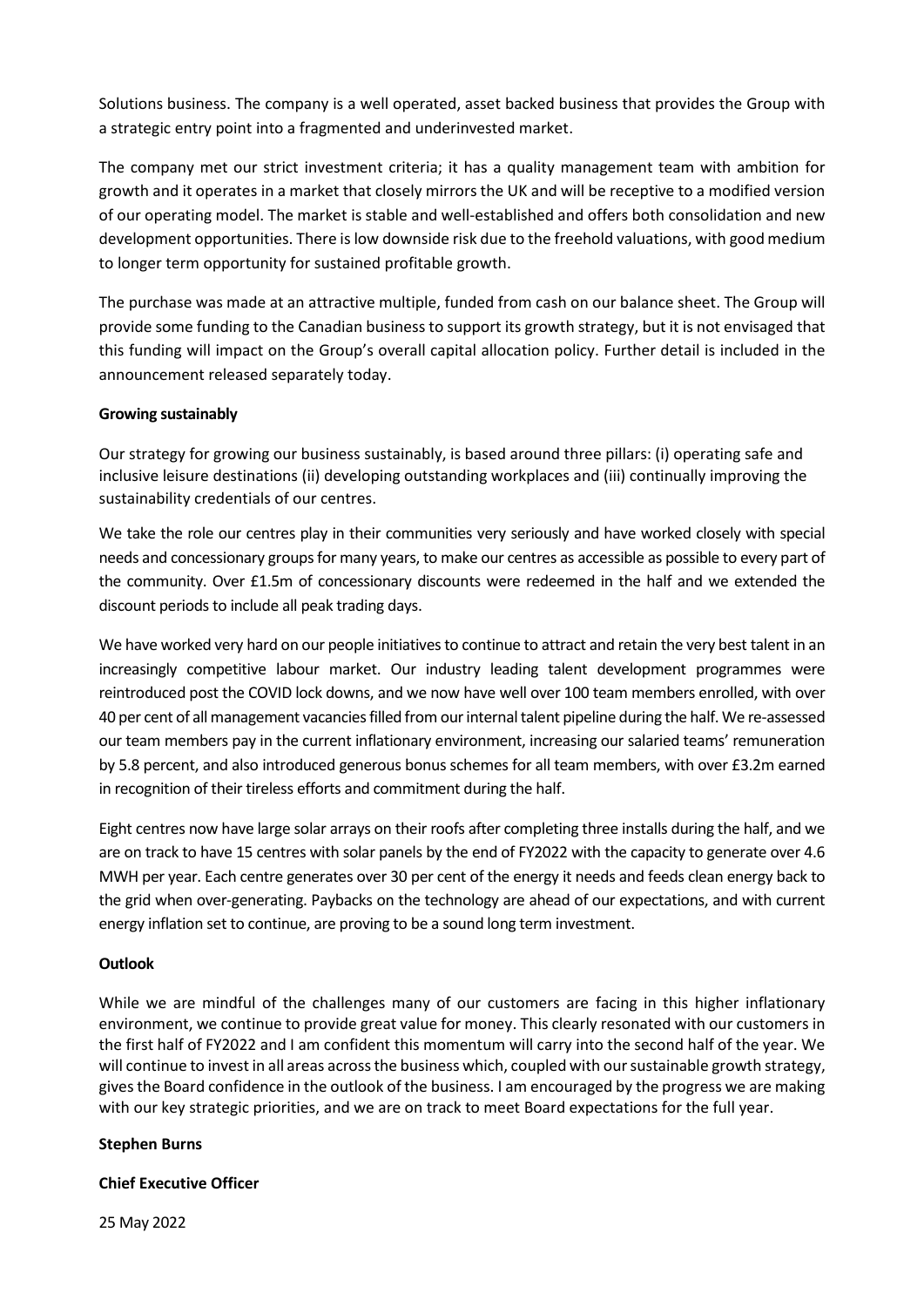# **CHIEF FINANCIAL OFFICER REVIEW**

### **Group financial results**

|                                                | H1 FY2022         | H1 FY2022 (excl VAT |           |                   | <b>Movement vs H1</b> |
|------------------------------------------------|-------------------|---------------------|-----------|-------------------|-----------------------|
|                                                | (Statutory)       | benefit on bowling) | H1 FY2021 | H1 FY2019         | <b>FY2019</b>         |
| Revenue                                        | £100.2m           | £91.3m              | £10.4m    | £67.0m            | $+36.3%$              |
| Gross profit                                   | £86.5m            | £77.7m              | £9.2m     | £59.3m            | $+35.1%$              |
| Gross profit margin                            | 86.4%             | 85.1%               | 88.6%     | 85.9%             | $-0.8%$ pts           |
| Administrative expenses                        | £48.9m            | £48.7m              | £20.9m    | £40.8m            | $+19.5%$              |
| Group adjusted EBITDA <sup>1</sup>             | £42.2m            | £39.2m              | £0.2m     | N/A               |                       |
| Group adjusted EBITDA <sup>1</sup> pre-IFRS 16 | £34.0m            | £31.0m              | (E7.4m)   | £21.1m            | +46.8%                |
| Group profit before tax                        | £33.4m            | £24.8m              | (E14.5m)  | £16.4m            | +51.5%                |
| Group profit after tax                         | £27.0m            | £20.4m              | (E11.6m)  | £13.4m            | +52.5%                |
| Free cash flow <sup>2</sup>                    | £19.6m            | £19.6m              | (f12.7m)  | £9.3m             | $+112.1%$             |
| Interim ordinary dividend per share            | 3.00 <sub>p</sub> | 3.00 <sub>p</sub>   |           | 2.27 <sub>p</sub> | $+32.2%$              |
| Group expansionary capital expenditure 3       | £7.0m             | £7.0m               | £0.3m     | £6.1m             | $+14.6%$              |

1 Group adjusted EBITDA (earnings before interest, tax, depreciation and amortisation) reflects the underlying trade of the overall business. It is calculated as statutory operating profit plus depreciation, amortisation, loss on disposal of property, right-of-use assets, plant and equipment and software and any exceptional costs or income and is also shown pre-IFRS 16 as well as adjusted for IFRS 16. The reconciliation to operating profit is set out below in this section of the report.

2 Free cash flow is defined as net cash flow pre-dividends, bank funding and any equity placing.

3 Group expansionary capital expenditure includes all capital on new centres, refurbishments and rebrands only.

Following the introduction of the new lease accounting standard IFRS 16, the Group has decided to maintain the reporting of Group adjusted EBITDA on a pre-IFRS 16 basis as well as on an IFRS 16 basis. This is because the pre-IFRS 16 measure is consistent with the basis used for business decisions, as well as a measure investors use to consider the underlying business performance. Group adjusted EBITDA on a pre-IFRS 16 basis is also a measure used within the Group's revolving credit facility agreement. For the purposes of this review, the commentary will clearly state when it is referring to figures on an IFRS 16 or pre-IFRS 16 basis.

The trading periods for FY2020 and FY2021 were disrupted due to a combination of COVID-19 lockdowns and trading restrictions once open, therefore comparisons in this financial review are made with H1 FY2019 unless otherwise stated.

### **Reduced rate of VAT on bowling activities**

During FY2020 the Chancellor announced the reduced rate (TRR) of VAT on hospitality activities from which bowling activities were initially excluded. The Tenpin Bowling Proprietors Association has been lobbying on the industry's behalf, since that date, for the sector to be treated in line with the hospitality industry. We received confirmation on  $12<sup>th</sup>$  April 2022 that HMRC agreed that there is indeed a clear distinction between the sport of competitive bowling and the leisure activity of bowling – with the latter being able to benefit from TRR of VAT retrospectively.

For the periods from July 2020 to December 2021, the Group has submitted an Error Correction Notice to HMRC to the value of £7.3m and for the period January 2022 to March 2022 it applied the appropriate VAT rate in its VAT return. The overall VAT benefit is £8.8m to statutory revenue (£5.8m in relation to prior periods and £3.0m for FY2022) and £8.6m to statutory profit before tax. The £5.8m revenue and £5.6m profit relating to prior periods, has been recognised as an exceptional item.

This VAT adjustment is not an accounting error as the evidence used and available for the prior years was correct at the time. Therefore, there is no restatement of prior year comparatives. However, to ensure the review compared to prior years is more relevant, the Group has distinguished this benefit in this report and will clearly state where it is using statutory figures or excluding TRR of VAT on bowling.

All LFL revenue commentary excludes TRR of VAT on bowling, but for information this would increase LFL revenue growth to 31.2 per cent vs H1 FY2019.

### **Revenue**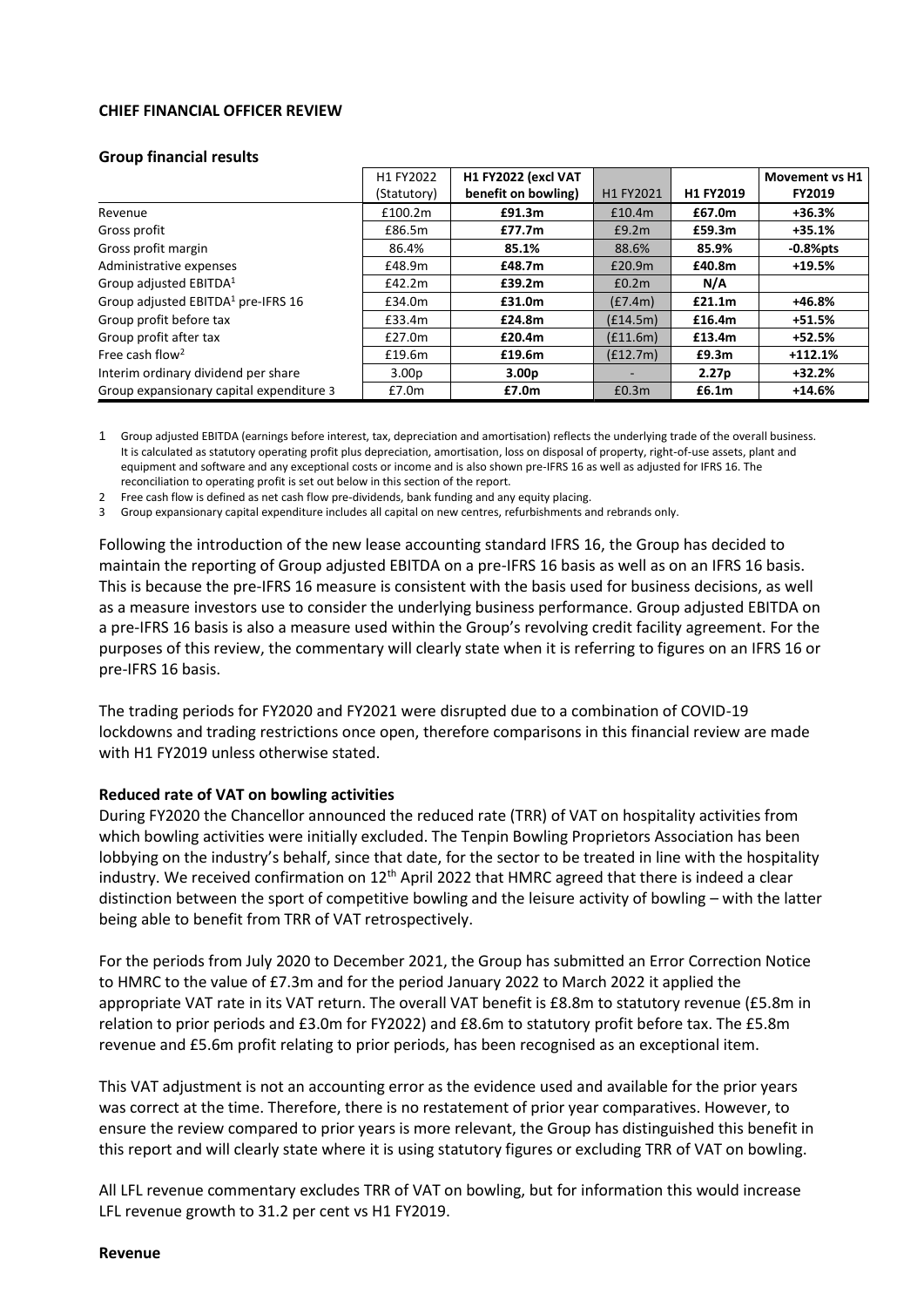The Group continued its strong momentum from FY2021 into FY2022, with significant LFL growth at 26.8 per cent for the first half when compared to the same period in FY2019. Furthermore, it is worth noting that four of the five highest revenue months ever recorded by the Group were in the first half, with February the second highest ever (after August 2021), at £17.7m.

LFL revenue growth was a combination of a growth in spend per game of 7.5 per cent as well as game volume of 18.1 per cent. This LFL growth alongside the on-target performance of the Group's new centres, resulted in record revenues of £91.3m in the first half, and growth of 36.3 per cent compared to H1 FY2019 (statutory revenue for H1 FY2022 is £100.2m).

# **Gross profit margin**

Gross profit was £77.7m excluding TRR of VAT on bowling (£85.5m on a statutory basis) with margin in line with expectations, at 85.1 per cent, a decline of 80 basis points compared to FY2019. Revenues grew across all categories, but the strongest growth was seen in amusements, with LFL revenue growth of 43.6 per cent, outstripping other revenue lines. Given the amusements' lower margin rate, this has impacted overall gross profit margin but equated to more gross profit.

# **Administrative expenses**

Following the adoption of IFRS 16 during FY2020, administrative expenses exclude property rents (turnover rents are not excluded) and include the depreciation of property right-of-use assets.

Administrative expenses on a statutory basis were £48.9m. On a pre-IFRS 16 basis, administrative expenses were £52.4m, compared to £40.8m during the corresponding period in FY2019.

Employee costs in centres increased by £3.1m when compared to H1 FY2019, with LFL centres up £1.7m (13.9 per cent) due to a combination of salary increases over the periods and the impact of higher revenues. The balance of the increase compared to H1 FY2019 is in respect of new centres.

Total property costs, accounted for under pre-IFRS 16, were £15.5m (H1 FY2019: £15.0m). Property costs increased by only £0.5m, with new centre costs of £1.4m offset by the lower property rates in the half. It is worth noting that property rates have returned to normal levels for the second half of FY2022.

Alongside all other costs, energy costs continue to be a focus for the Group. Electricity costs are hedged to 2024, and we have continued to work closely with our landlords to install solar panels on more centres, with eight centres installed at the end of the first half and at least a further seven planned for the second half. This will mean that by the end of FY2022, the Group is expected to generate 4.6 MWH of electricity from its solar panels (in FY2019 the Group used 18.4 MWH of electricity).

Total property costs, under IFRS 16, were £16.1m for H1 FY2022, including £4.7m accounted for as property lease assets' depreciation and £4.1m in implied interest relating to the lease liability under IFRS 16.

Corporate costs include all central costs as well as the outperformance bonus for centres. Total corporate costs increased by £5.9m when compared to FY2019. The main driver of this increase is due to centre level bonuses, driven by the outperformance of centres and with over £2.8m accrued in the first half. This is testament to the hard work and commitment of our amazing centre teams across the estate. Other increases have been seen in marketing spend, £0.5m, and £0.4m in the support centre headcount as we continue to invest in our teams.

The statutory depreciation, amortisation and impairment charge for H1 FY2022 was £10.2m. Excluding property lease assets' depreciation, this charge was £5.5m. The increase compared to H1 FY2019 is due to the continued capital investment programme, including new centres and refurbishments as well as the accelerated depreciation on the mechanical pinspotters as they are replaced by Pins on Strings.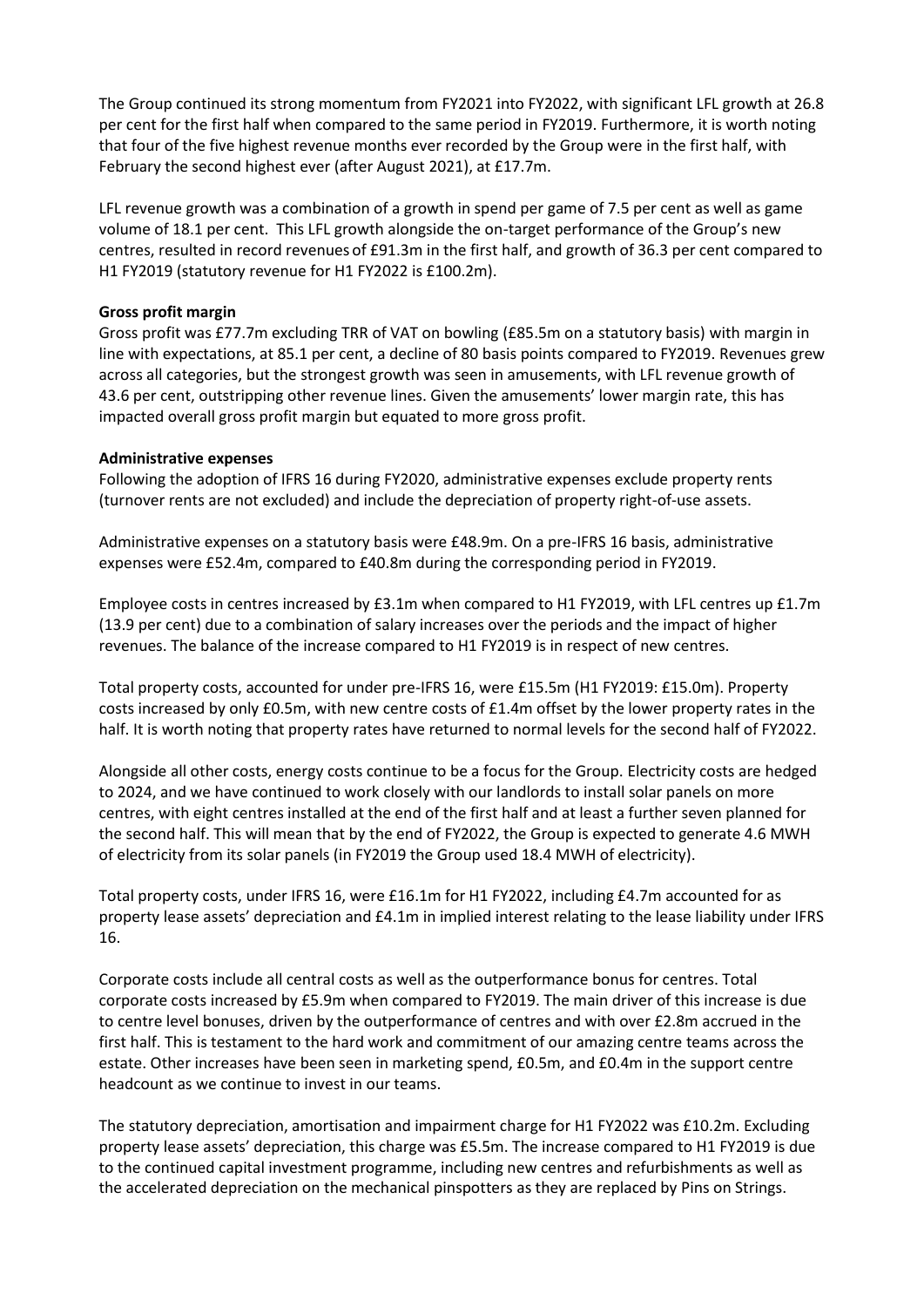# **Exceptional items**

As a result of the HMRC position on TRR of VAT, the Group has made a retrospective claim for the overpaid VAT and the prior period amounts have been classified as exceptional items. The total exceptional amount, net of associated expenses, is £5.6m. Note 2 to the financial statements includes more detail on the impact of TRR of VAT included in the half year results.

# **Group adjusted EBITDA and operating profit**

Group adjusted EBITDA on a pre-IFRS 16 basis (excluding the prior periods and current year impact of TRR of VAT on bowling activities) increased to a record £31.0m.

Comparing performance in the first half, excluding the prior year and current year EBITDA impact of TRR of VAT on bowling activities, this was an increase of 46.8 per cent when compared to H1 FY2019 (£21.1m). The increase is primarily due to the increased revenue performance and the Group's relatively fixed cost base, which delivered a Group adjusted EBITDA margin of 34.0 per cent. As can be seen from historic performances, it is normal for the Group to have a higher Group adjusted EBITDA margin in the first half when compared to the second half.

The reconciliation between statutory operating profit and Group adjusted EBITDA on a both a pre-IFRS 16 and under IFRS 16 basis, is below.

# **Group adjusted EBITDA and operating profit/(loss)**

|                                                                                    | H1 FY2022<br>£'000 | H1 FY2021<br>£'000 |
|------------------------------------------------------------------------------------|--------------------|--------------------|
| Operating profit / (loss) <sup>1</sup>                                             | 37,616             | (10,022)           |
| Depreciation                                                                       | 9,949              | 9.974              |
| Amortisation                                                                       | 236                | 239                |
| Loss / (profit) on property, right-of-use assets, plant and equipment and software |                    |                    |
| disposal                                                                           | (20)               |                    |
| Exceptional items (prior periods impact of TRR of VAT on bowling activities)       | (5,641)            |                    |
| Group adjusted EBITDA under IFRS 16                                                | 42,158             | 191                |
| Current year impact of TRR of VAT on bowling activities                            | (2,970)            |                    |
| IFRS 16 adjustment <sup>2</sup>                                                    | (8, 156)           | (7,642)            |
| Group adjusted EBITDA pre-IFRS 16                                                  | 31,033             | (7,450)            |

1 Operating profit in H1 FY2021 includes government grant income of £1.6m

2 IFRS 16 adoption has an impact on EBITDA, with the removal of rent from the calculation. For Group adjusted EBITDA pre-IFRS 16, rent is deducted for comparative purposes and is used by investors as a key measure of the business.

# **Share-based payments**

During the first half of the year, the Group granted further Long-Term Incentive Plan (LTIP) shares to the senior leadership team. These awards vest in three years providing continuous employment during this period and attainment of performance conditions relating to earnings per share (EPS).

The Group recognised a total charge of £403,043 (H1 FY2021: £418,626) in relation to the Group's share-based payment arrangements.

# **Financing**

Finance costs compared to H1 FY2021 decreased to £4.2m in H1 FY2022 (H1 FY2021: £4.5m) comprising the implied interest relating to the lease liability under IFRS 16 of £4.1m and £0.1m associated with our bank borrowing facilities. The Group's bank borrowing facilities are a revolving credit facility (RCF) of £25m at a margin rate of 1.75 per cent above SONIA and an agreed accordion of £5m. The loan term runs to the end of December 2024, this RCF remains fully undrawn.

The liquidity position of the Group remains strong, with a cash position of £49.6m at the end of the first half and has grown to £55.2m by the end of April 2022. It also has £25m available through the RCF.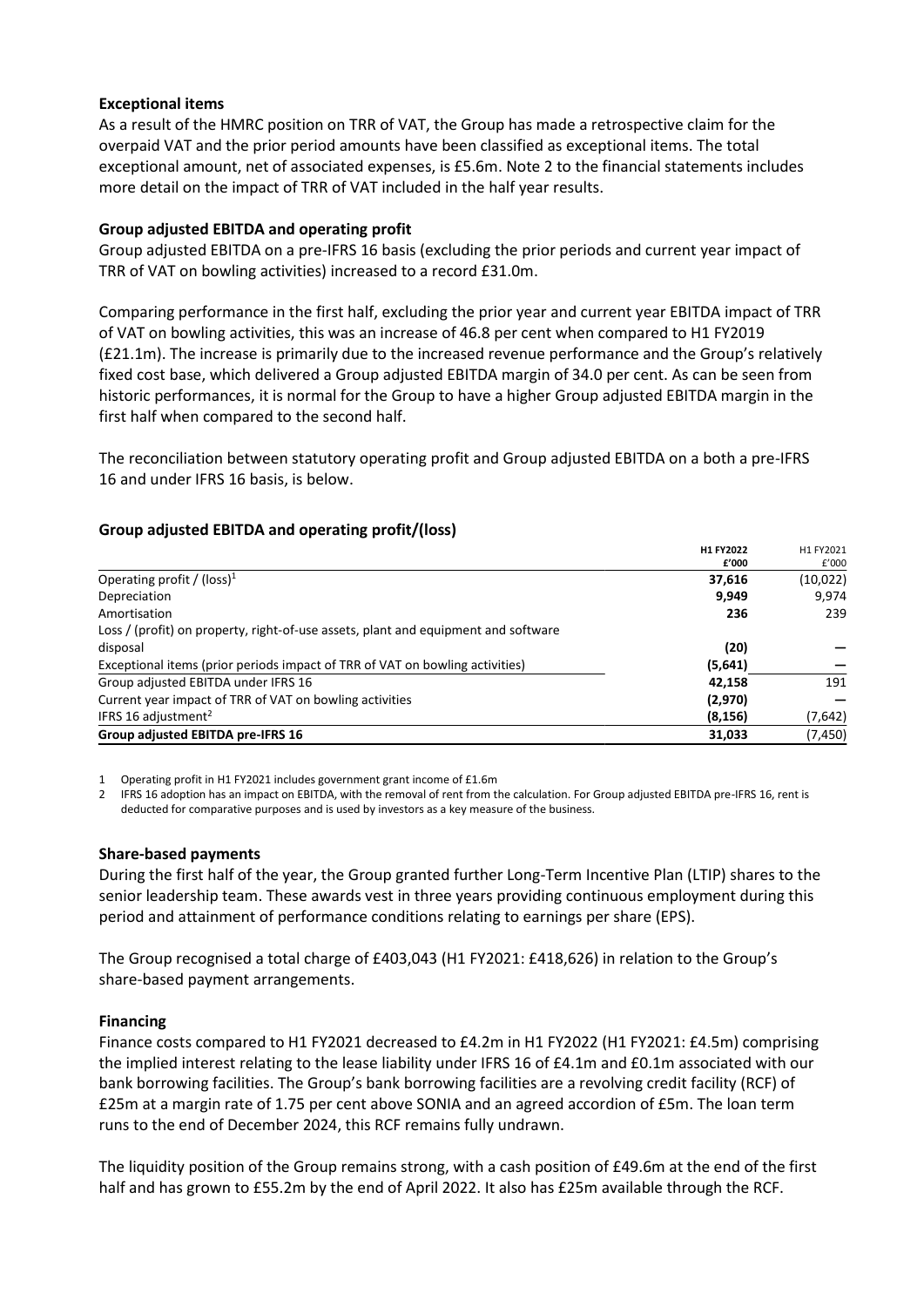# **Taxation**

The Group's tax charge for the first half is £6.4m, including a charge of £2.0m in relation to TRR of VAT on bowling refund due from HMRC.

### **Earnings**

Statutory profit before tax for the first half was a record £33.4m. Excluding the benefit from TRR of VAT on bowling activities, profit before tax was also a record £24.8m.

The Group delivered statutory profit after tax of £27.0m (H1 FY2019: £13.4m) and basic earnings per share was 15.8 pence.

# **Cash flow and net debt**

Net cash at 31 March 2022 was £49.6m, compared to a net cash position of £29.9m at the end of FY2021. Detail on the cash movement in the year is shown in the table below.

Net cash is defined as cash and cash equivalents as per the statement of financial position less any bank borrowings.

# **Capital expenditure**

During the first half, the Group invested net capex of £11.1m. A total of £1.2m was invested into the refurbishment programme, with Glasgow Springfield Quay and Birmingham Rubery centres completed, whilst a rebrand was also completed at AMF Shrewsbury. At least a further four centres will be refurbished in the second half, with Bolton and Glasgow Coatbridge already completed. The returns on those investments are all expected to exceed the Group's hurdle rate of 33 per cent.

New centre capital expenditure was a net £5.8m, in relation to both new centres that opened in the first half, Hollywood Bowl Resorts World and Puttstars Harrow, as well as a significant amount of the expenditure for Hollywood Bowl Belfast which opened during April 2022.

The Group spent a total of £4.1m on maintenance capital, including £1.4m on implementing Pins on Strings technology across more centres, as well as £0.7m on solar installs.

# **Cash flow**

|                                               | H1 FY2022 | H1 FY2021   |
|-----------------------------------------------|-----------|-------------|
|                                               | £'000     | £'000       |
| Group adjusted EBITDA under IFRS 16           | 42,158    | 191         |
| Movement in working capital                   | 2,115     | (3,304)     |
| Maintenance capital expenditure               | (4, 106)  | (2,090)     |
| <b>Taxation</b>                               | (1,530)   |             |
| Payment of capital elements of leases         | (7, 916)  | (2, 179)    |
| Adjusted operating cash flow $(OCF)^1$        | 30,721    | (7, 382)    |
| <b>Adjusted OCF conversion</b>                | 72.9%     | $(3,870)$ % |
| Expansionary capital expenditure <sup>2</sup> | (6,997)   | (322)       |
| Net bank loan interest paid                   | (41)      | (715)       |
| Lease interest paid                           | (4,054)   | (3,956)     |
| Debt repayments                               |           | (300)       |
| Free cash flow (FCF) $3$                      | 19,634    | (12, 676)   |
| Equity placing (net of fees)                  |           | 29,252      |
| Net cash flow                                 | 19,634    | 16,576      |

1 Adjusted operating cash flow is calculated as Group adjusted EBITDA less working capital, maintenance capital expenditure, taxation and payment of the capital element of leases. This represents a good measure for the cash generated by the business after taking into account all necessary maintenance capital expenditure to ensure the routine running of the business. This excludes exceptional items, net interest paid, debt drawdowns and any debt repayments.

2 Expansionary capital expenditure includes all capital on new centres, refurbishments and rebrands only.

3 Free cash flow is defined as net cash flow pre-debt facility repayment, RCF drawdowns, dividends and equity placing.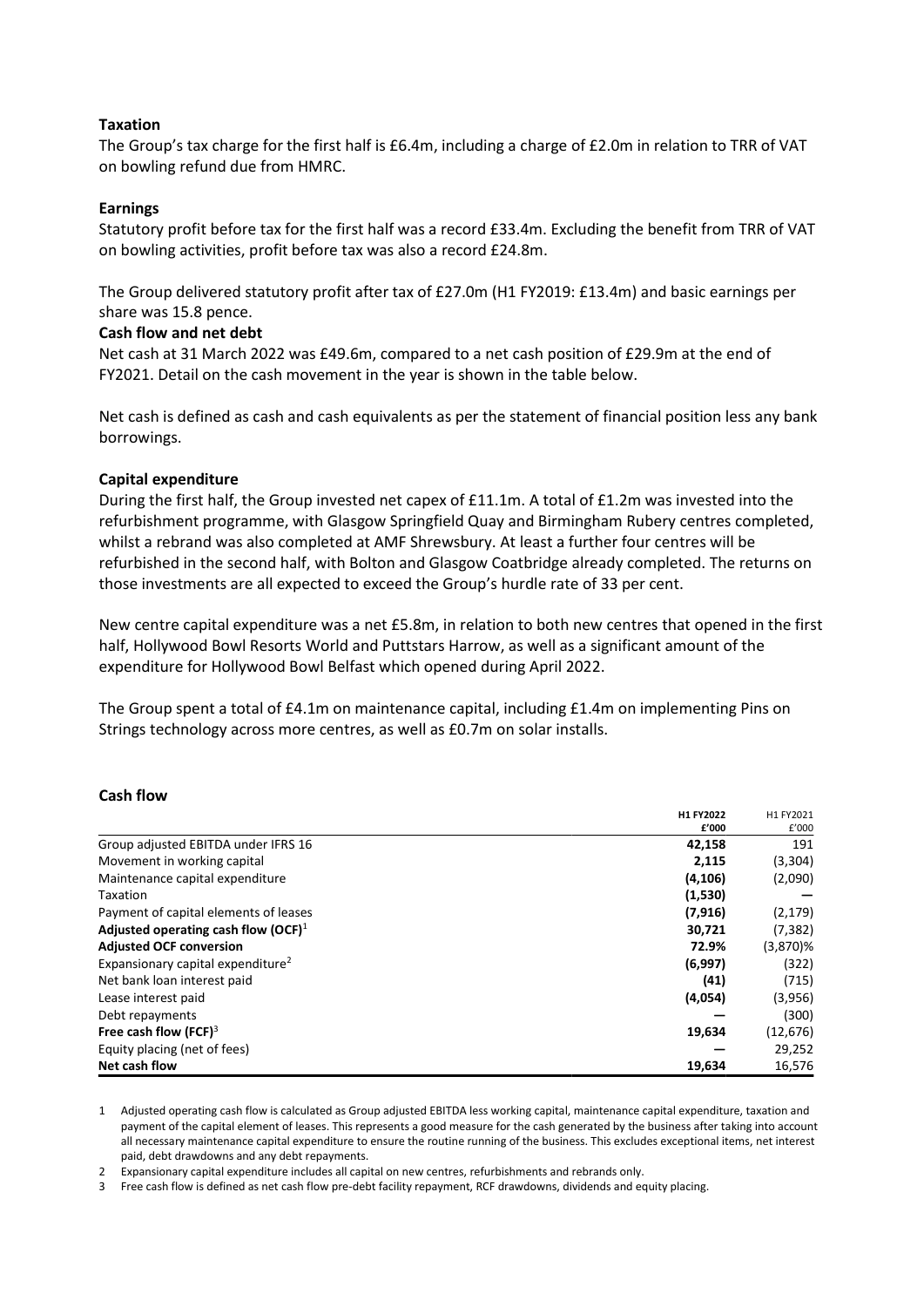### **Dividend**

In line with its capital allocation policy, the Group is pleased to be able to reintroduce its interim dividend for FY2022. The Directors have declared an interim dividend of 3.00 pence per share. The exdividend date is 9 June 2022, with a record date of 10 June 2022 and a payment date of 6 July 2022.

### **Going concern**

As detailed in note 2 to the Financial Statements, the Directors are satisfied that the Group has adequate resources to continue in operation for the foreseeable future, a period of at least 12 months from the date of this report.

# **Outlook and guidance**

We are pleased with how the year has started and are positive for the second half of FY2022. Given the increased foreign travel forecasted in July and August, we expect full year LFL growth to be mid-teen double digits.

Inflationary pressures are expected to continue during the second half; however we are well placed to manage these with the relatively low labour costs representing circa 18 per cent of revenue at centre level, and food and drink costs representing less than 10 per cent of our overall costs. Our energy costs are hedged out to the end of FY2024 and we will be continuing with the installation of solar panels on our centres in the second half.

# **Laurence Keen**

# **Chief Financial Officer**

25 May 2022

### **Note on alternative performance measures (APMs)**

The Group uses APMs to enable management and users of the financial statements to better understand elements of the financial performance in the period. APMs referenced earlier in the report are explained as follows. It should be noted that trading periods for FY2020 and FY2021 were disrupted due to a combination of COVID-19 lockdowns and trading restrictions once open, therefore comparisons in this financial review use FY2019 as a base.

**Like-for-like (LFL) revenue** growth is total revenues (£100.2m) excluding any revenues relating to TRR of VAT for prior years (£5.8m), TRR of VAT for FY2022 (£3.0m) and any new centres for FY2019 onwards (£6.5m). New centres are included in the LFL revenue after they complete the calendar anniversary of their opening date.

**Group adjusted EBITDA** (earnings before interest, tax, depreciation and amortisation) reflects the underlying trade of the overall business. It is calculated as statutory operating profit plus depreciation, amortisation, loss on disposal of property, right-of-use assets, plant and equipment and software and any exceptional costs or income and is also shown pre-IFRS 16 as well as adjusted for IFRS 16. The reconciliation to operating profit is set out in this report.

**Free cash flow** is defined as net cash flow pre-dividends, bank funding and any equity placing.

**Spend per game** is defined as revenue in the year (excluding any revenues relating to TRR of VAT for prior years (£5.8m) and TRR of VAT for FY2022 (£3.0m)) divided by the number of bowling games and golf rounds played.

**Adjusted operating cash flow** is calculated as Group adjusted EBITDA less working capital, maintenance capital expenditure, taxation and payment of the capital element of leases. This represents a good measure for the cash generated by the business after taking into account all necessary maintenance capital expenditure to ensure the routine running of the business. This excludes exceptional items, net interest paid, debt drawdowns and any debt repayments.

**Expansionary capital expenditure** includes all capital on new centres, refurbishments and rebrands only.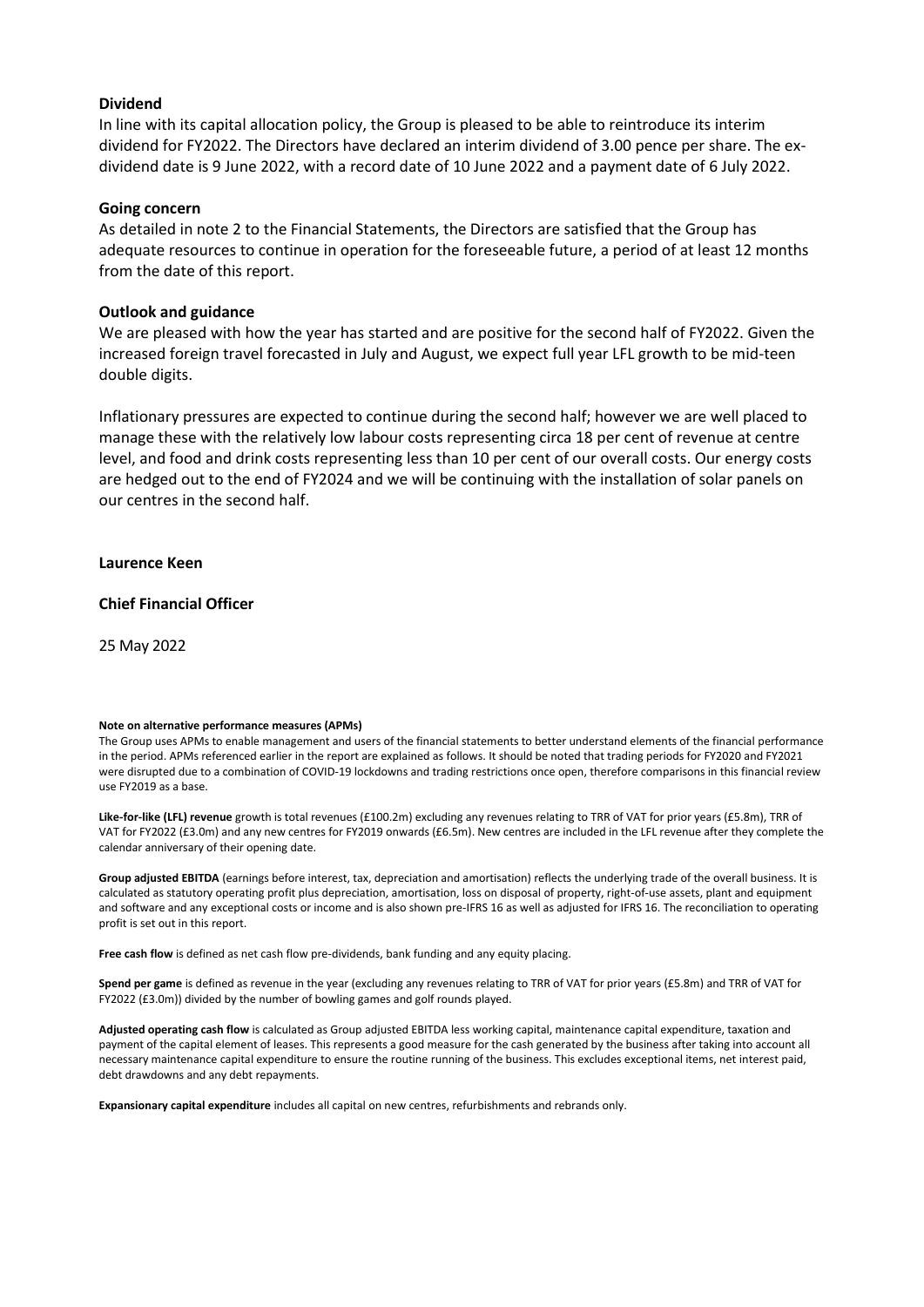# **Condensed Consolidated Income Statement and Statement of Comprehensive Income For the six months ended 31 March 2022**

|                                                                                         |             | Six months ended 31 March 2022                                     |                                                          | <b>Six months</b>                         |                                                                        |                                                               |
|-----------------------------------------------------------------------------------------|-------------|--------------------------------------------------------------------|----------------------------------------------------------|-------------------------------------------|------------------------------------------------------------------------|---------------------------------------------------------------|
|                                                                                         | <b>Note</b> | <b>Before</b><br>exceptional<br>items<br><b>Unaudited</b><br>£'000 | <b>Exceptional</b><br>items<br><b>Unaudited</b><br>£'000 | <b>Total</b><br><b>Unaudited</b><br>£'000 | ended 31<br><b>March 2021</b><br>restated<br><b>Unaudited</b><br>£'000 | Year ended<br>30 September<br>2021<br><b>Audited</b><br>£'000 |
| Revenue                                                                                 |             | 94,381                                                             | 5,792                                                    | 100,173                                   | 10,433                                                                 | 71,878                                                        |
| Cost of sales                                                                           |             | (13, 641)                                                          |                                                          | (13, 641)                                 | (1, 192)                                                               | (10, 257)                                                     |
| <b>Gross profit</b>                                                                     |             | 80,740                                                             | 5,792                                                    | 86,532                                    | 9,241                                                                  | 61,621                                                        |
| Other income                                                                            | 4           |                                                                    |                                                          |                                           | 1,594                                                                  | 2,814                                                         |
| Administrative expenses                                                                 |             | (48, 765)                                                          | (151)                                                    | (48, 916)                                 | (20, 857)                                                              | (54, 855)                                                     |
| Operating profit/(loss)                                                                 |             | 31,975                                                             | 5,641                                                    | 37,616                                    | (10, 022)                                                              | 9,580                                                         |
| Finance expenses                                                                        | 6           | (4, 179)                                                           |                                                          | (4, 179)                                  | (4, 467)                                                               | (9, 118)                                                      |
| Profit/(loss) before tax                                                                |             | 27,796                                                             | 5,641                                                    | 33,437                                    | (14, 489)                                                              | 462                                                           |
| Tax (expense)/credit                                                                    | 8           | (5, 354)                                                           | (1,058)                                                  | (6, 412)                                  | 2,856                                                                  | 1,266                                                         |
| Total comprehensive income/(loss) for the<br>period attributable to equity shareholders |             | 22,442                                                             | 4,583                                                    | 27,025                                    | (11, 633)                                                              | 1,728                                                         |
| Earnings per share (based on weighted average<br>number of shares)                      | 7           |                                                                    |                                                          | Pence                                     | Pence                                                                  | Pence                                                         |
| <b>Basic</b>                                                                            |             |                                                                    |                                                          | 15.82                                     | (7.34)                                                                 | 1.05                                                          |
| <b>Diluted</b>                                                                          |             |                                                                    |                                                          | 15.76                                     | (7.34)                                                                 | 1.04                                                          |

period – Diluted (number) 171,431,946 159,675,997 165,467,223

Weighted average number of shares in issue for period – Basic (number) 170,828,776 158,577,985 164,607,791

Weighted average number of shares in issue for<br>period – Diluted (number)

Prior year comparatives for the period ended 31 March 2021 have been restated due to a reclassification of government grant income from revenue to other income (note 4).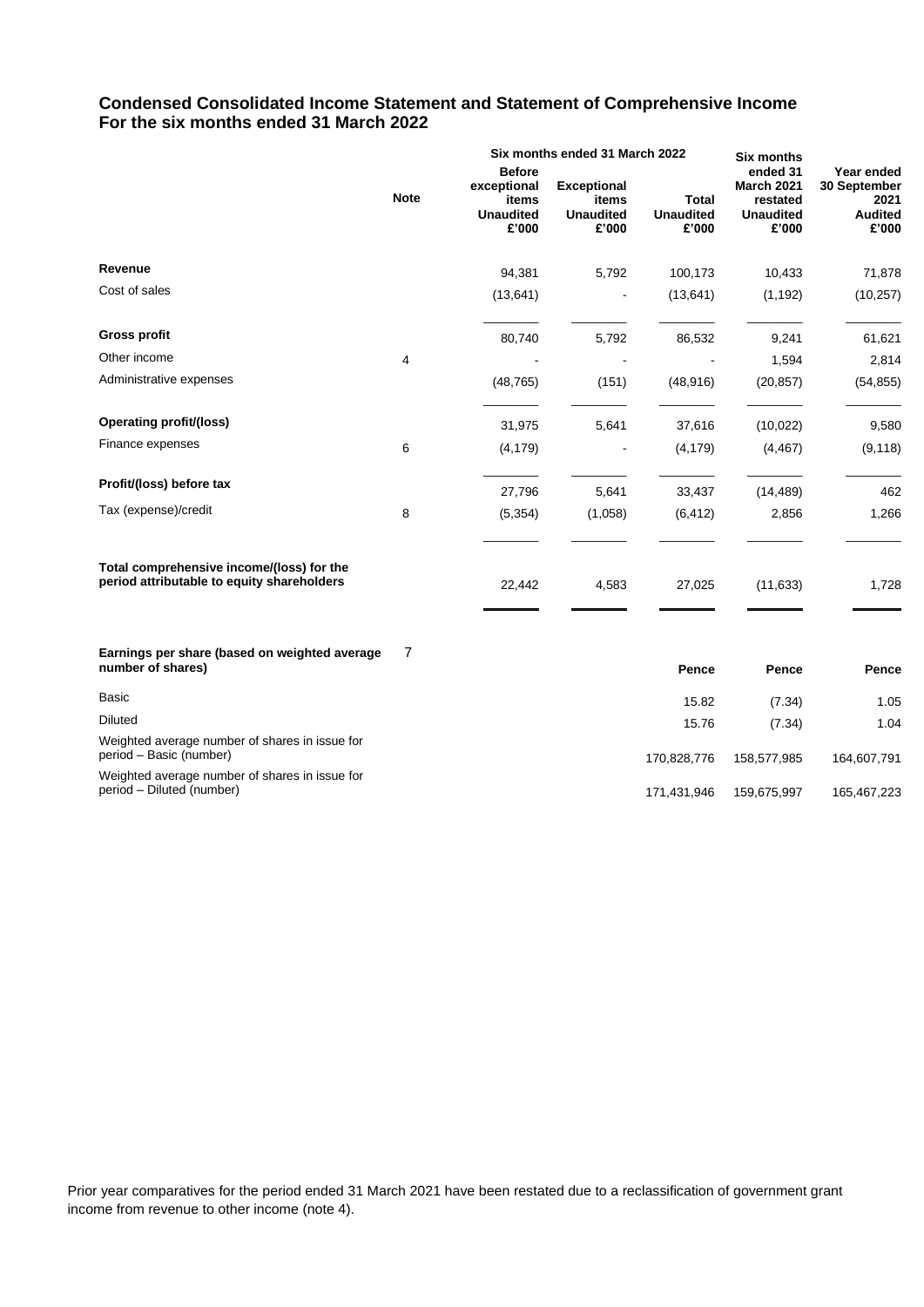| <b>March 2022</b><br><b>Unaudited</b> | <b>March 2021</b><br><b>Unaudited</b> | ended 31 30 September<br>2021<br><b>Audited</b> |
|---------------------------------------|---------------------------------------|-------------------------------------------------|
| £'000                                 | £'000                                 | £'000                                           |
| 37,616                                | (10, 022)                             | 9,580                                           |
| (5,641)                               |                                       |                                                 |
| 4,144                                 | 3,805                                 | 7,740                                           |
| 5,805                                 | 6,169                                 | 11,882                                          |
| 236                                   | 239                                   | 477                                             |
|                                       |                                       | 299                                             |
|                                       |                                       | 551                                             |
| (2)                                   |                                       | 29                                              |
| 42,158                                | 191                                   | 30,558                                          |
|                                       | ended 31                              |                                                 |

Group adjusted EBITDA (earnings before interest, tax, depreciation and amortisation) reflects the underlying trade of the overall business. It is calculated as operating profit plus depreciation, amortisation, impairment losses and loss on disposal of property, plant and equipment, right-of-use assets and software and exceptional items.

Group Adjusted EBITDA is a non-GAAP metric used by management as a key performance measure and is not an IFRS disclosure.

| ended 31<br><b>March 2022</b><br><b>Unaudited</b> | <b>Six months</b><br><b>March 2021</b><br><b>Unaudited</b> | Year ended<br>ended 31 30 September<br>2021<br><b>Audited</b> |
|---------------------------------------------------|------------------------------------------------------------|---------------------------------------------------------------|
| £'000                                             | £'000                                                      | £'000                                                         |
|                                                   | 29,200                                                     |                                                               |
| (49, 577)                                         | (37, 360)                                                  | (29, 942)                                                     |
| (49, 577)                                         | (8, 160)                                                   | (29, 942)                                                     |
| 172,430                                           | 172,939                                                    | 173,940                                                       |
| 122,853                                           | 164,779                                                    | 143,998                                                       |
|                                                   |                                                            | Six months                                                    |

Net debt is defined as borrowings from bank facilities excluding issue costs, plus finance leases less cash and cash equivalents.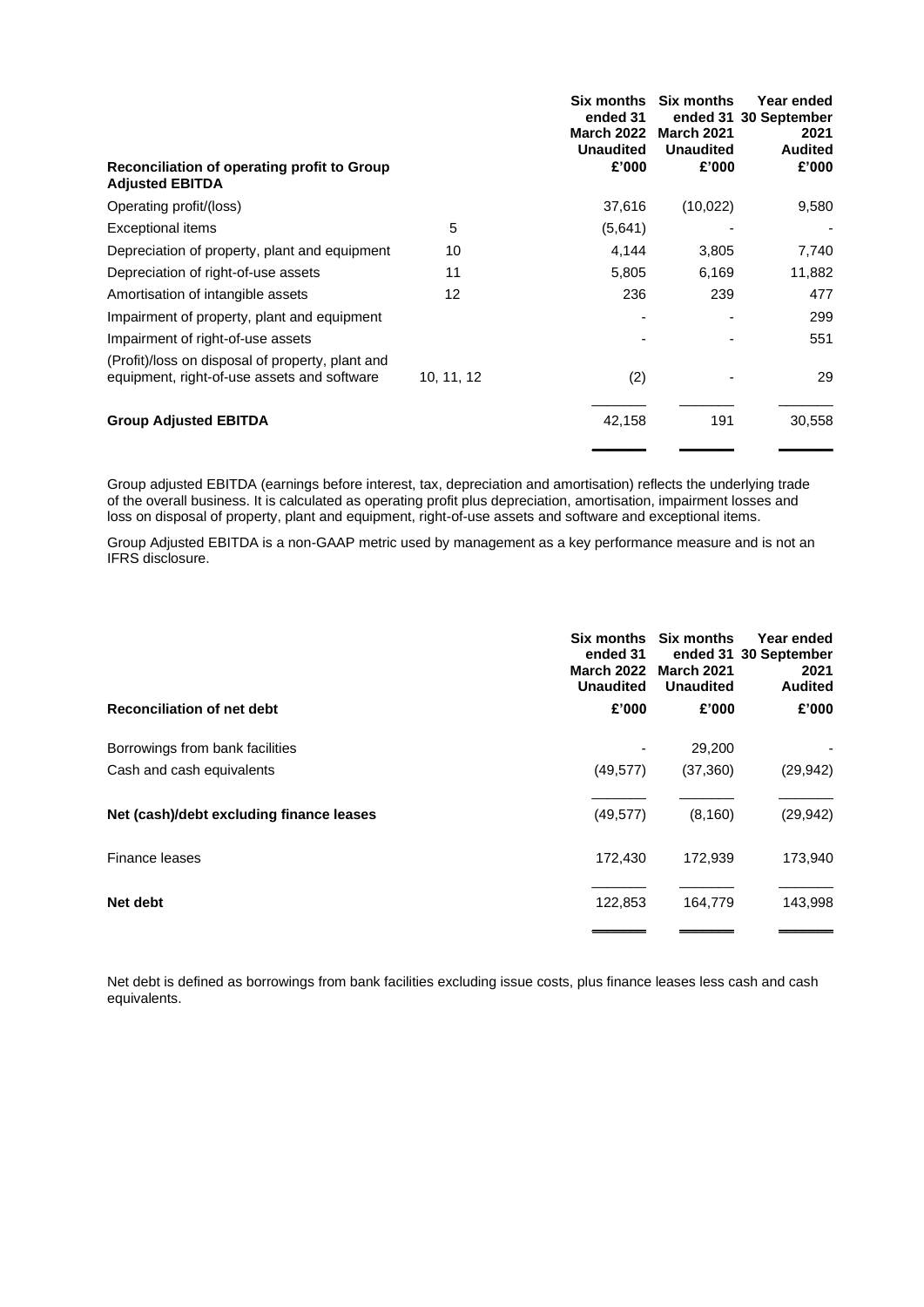# **Condensed Consolidated Statement of Financial Position As at 31 March 2022**

|                                     |      | 31 March                 | 31 March                 | 30 September           |
|-------------------------------------|------|--------------------------|--------------------------|------------------------|
| <b>ASSETS</b>                       | Note | 2022<br><b>Unaudited</b> | 2021<br><b>Unaudited</b> | 2021<br><b>Audited</b> |
| <b>Non-current assets</b>           |      | £'000                    | £'000                    | £'000                  |
| Property, plant and equipment       | 10   | 55,977                   | 46,369                   | 49,036                 |
| Right-of-use assets                 | 11   | 133,077                  | 130,321                  | 132,342                |
| Goodwill and intangible assets      | 12   | 77,807                   | 78,006                   | 77,948                 |
| Deferred tax asset                  |      | 4,130                    | 7,802                    | 6,290                  |
|                                     |      | 270,991                  | 262,498                  | 265,616                |
| <b>Current assets</b>               |      |                          |                          |                        |
| Cash and cash equivalents           |      | 49,577                   | 37,360                   | 29,942                 |
| Trade and other receivables         | 9    | 10,474                   | 2,319                    | 3,300                  |
| Corporation tax receivable          |      |                          | 722                      | 650                    |
| Inventories                         |      | 1,739                    | 1,278                    | 1,461                  |
|                                     |      | 61,790                   | 41,679                   | 35,353                 |
| <b>Total assets</b>                 |      | 332,781                  | 304,177                  | 300,969                |
| <b>LIABILITIES</b>                  |      |                          |                          |                        |
| <b>Current liabilities</b>          |      |                          |                          |                        |
| Trade and other payables            |      |                          |                          |                        |
| Lease liabilities                   | 11   | 21,773                   | 6,389                    | 18,142                 |
|                                     |      | 11,615                   | 16,948                   | 13,811                 |
| Corporation tax payable             |      | 2,067                    |                          |                        |
| Loans and borrowings                | 14   |                          | 4,368                    |                        |
|                                     |      | 35,455                   | 27,705                   | 31,953                 |
| <b>Non-current liabilities</b>      |      |                          |                          |                        |
| Other payables                      |      | 516                      | 825                      | 565                    |
| Lease liabilities                   | 11   | 160,916                  | 155,991                  | 160,129                |
| Loans & borrowings                  | 14   |                          | 24,517                   |                        |
| Provisions                          |      | 3,769                    | 3,521                    | 3,635                  |
|                                     |      | 165,201                  | 184,854                  | 164,329                |
| <b>Total liabilities</b>            |      | 200,656                  | 212,559                  | 196,282                |
| <b>NET ASSETS</b>                   |      | 132,125                  | 91,618                   | 104,687                |
| Equity attributable to shareholders |      |                          |                          |                        |
| Share capital                       | 13   | 1,711                    | 1,706                    | 1,706                  |
| Share premium                       | 13   | 39,691                   | 39,587                   | 39,691                 |
| Merger reserve                      |      | (49, 897)                | (49, 897)                | (49, 897)              |
| Retained earnings                   |      | 140,620                  | 100,222                  | 113,187                |
| <b>TOTAL EQUITY</b>                 |      | 132,125                  | 91,618                   | 104,687                |
|                                     |      |                          |                          |                        |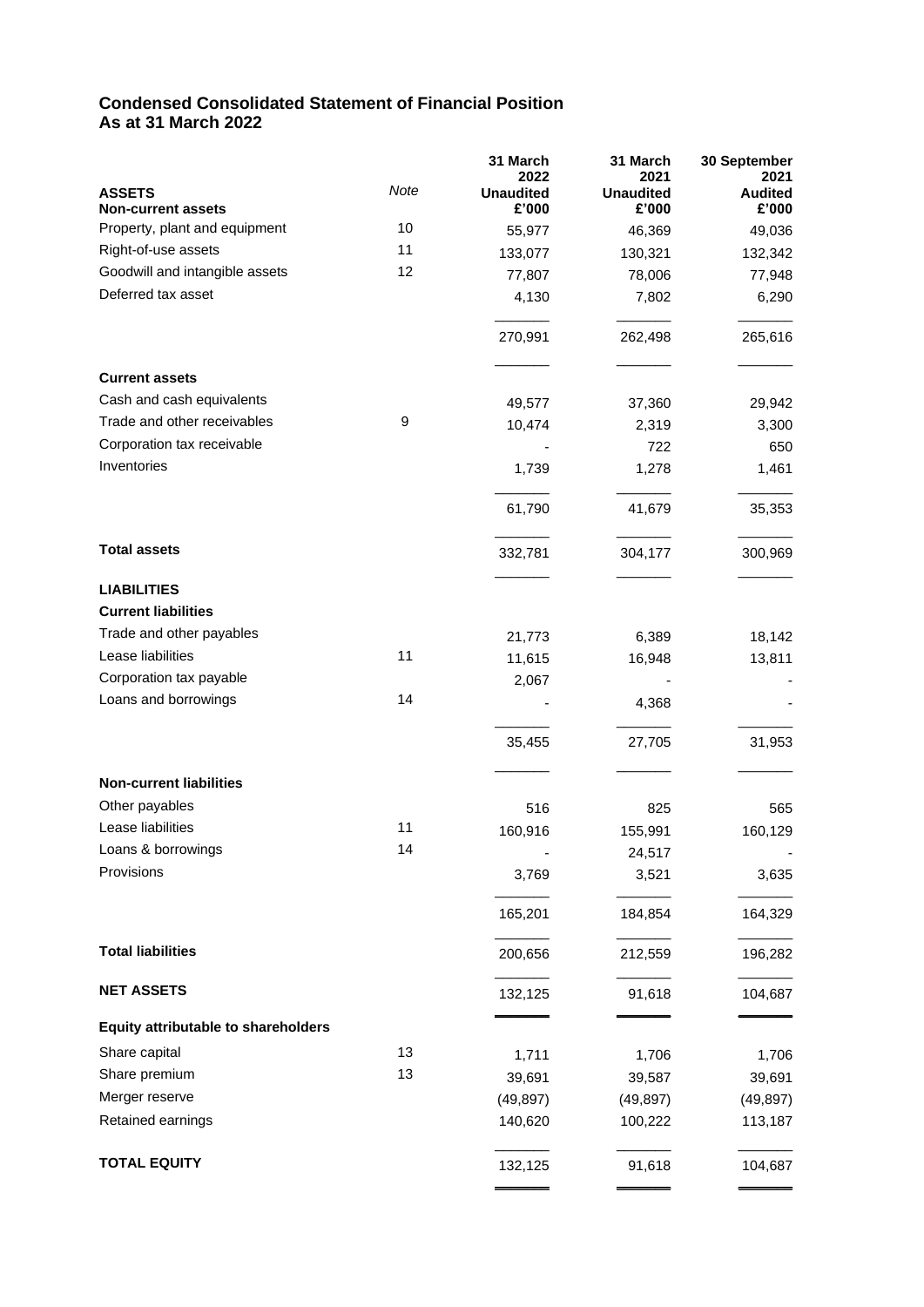# **Condensed Consolidated Statement of Changes in Equity For the six months ended 31 March 2022**

|                                           | <b>Share</b><br>capital<br>E'000 | <b>Share</b><br>Premium<br>£'000 | <b>Merger</b><br>reserve<br>£'000 | <b>Retained</b><br>earnings<br>£'000 | <b>Total</b><br>£'000 |
|-------------------------------------------|----------------------------------|----------------------------------|-----------------------------------|--------------------------------------|-----------------------|
| Equity at 30 September 2020 (audited)     | 1,575                            | 10,466                           | (49, 897)                         | 111,350                              | 73,494                |
| Shares issued during the period (Note 13) | 131                              | 29,121                           |                                   |                                      | 29,252                |
| Share-based payments (Note 15)            |                                  |                                  |                                   | 418                                  | 418                   |
| Deferred tax recognised in equity         |                                  |                                  |                                   | 87                                   | 87                    |
| Loss for the period                       |                                  |                                  |                                   | (11, 633)                            | (11, 633)             |
| Equity at 31 March 2021 (unaudited)       | 1,706                            | 39,587                           | (49, 897)                         | 100,222                              | 91,618                |
| Shares issued during the period           |                                  | 104                              |                                   |                                      | 104                   |
| Share-based payments (Note 15)            |                                  |                                  |                                   | (402)                                | (402)                 |
| Deferred tax on share-based payments      |                                  |                                  |                                   | 6                                    | 6                     |
| Profit for the period                     |                                  |                                  |                                   | 13,361                               | 13,361                |
| Equity at 30 September 2021 (audited)     | 1,706                            | 39,691                           | (49, 897)                         | 113,187                              | 104,687               |
| Shares issued during the period (Note 13) | 5                                |                                  |                                   |                                      | 5                     |
| Share-based payments (Note 15)            |                                  |                                  |                                   | 403                                  | 403                   |
| Deferred tax recognised in equity         |                                  |                                  |                                   | 5                                    | 5                     |
| Profit for the period                     |                                  |                                  |                                   | 27,025                               | 27,025                |
| Equity at 31 March 2022 (unaudited)       | 1,711                            | 39,691                           | (49, 897)                         | 140,620                              | 132,125               |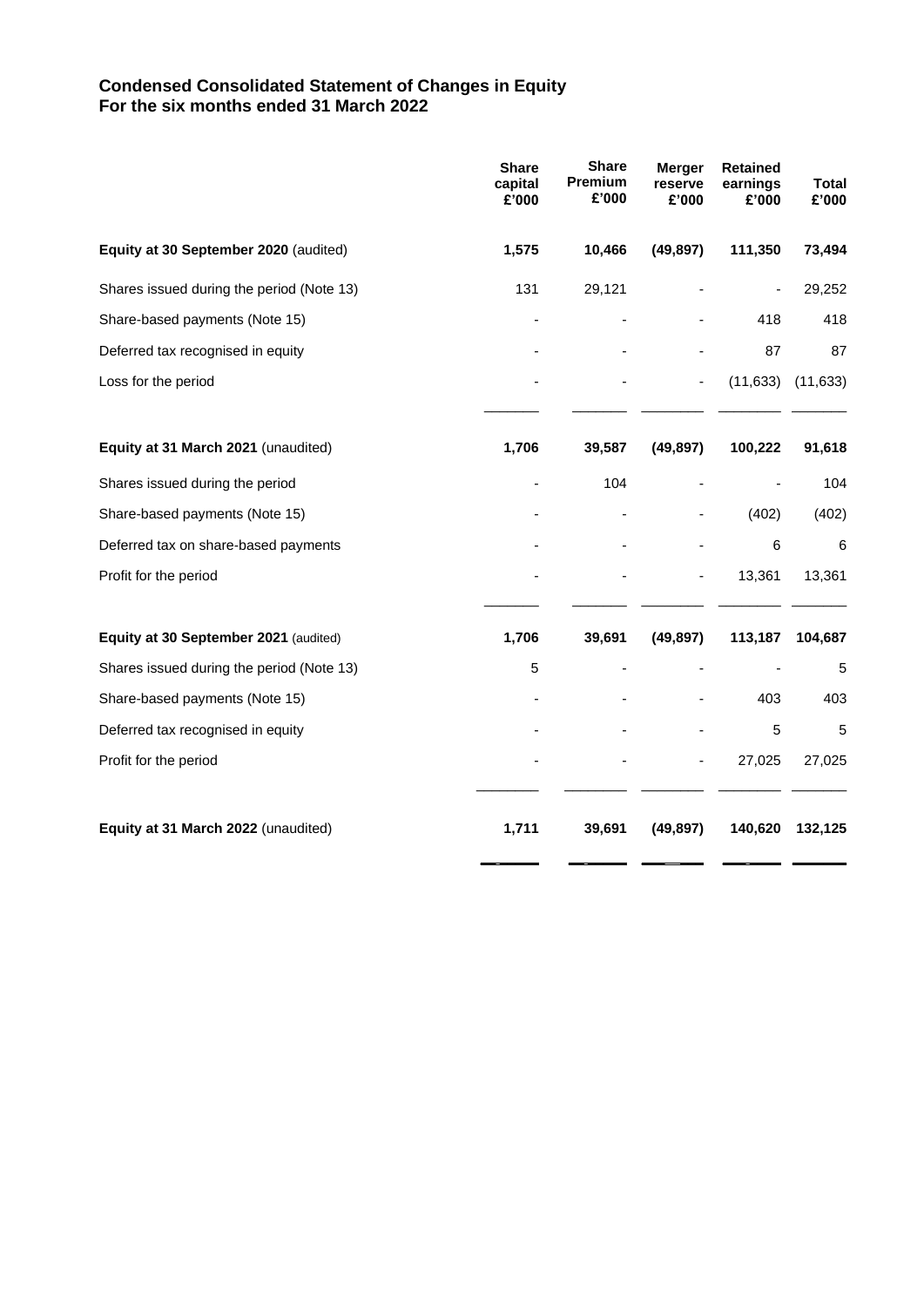# **Condensed Consolidated Statement of Cash Flows For the six months ended 31 March 2022**

|                                                                                        | Note | <b>Six months</b><br>ended 31<br><b>March 2022</b><br><b>Unaudited</b> | <b>Six months</b><br>ended 31<br><b>March 2021</b><br><b>Unaudited</b> | Year ended<br>30 September<br>2021<br><b>Audited</b> |
|----------------------------------------------------------------------------------------|------|------------------------------------------------------------------------|------------------------------------------------------------------------|------------------------------------------------------|
| Cash flows from operating activities                                                   |      | £'000                                                                  | £'000                                                                  | £'000                                                |
| Profit/(loss) before tax                                                               |      | 33,437                                                                 | (14, 489)                                                              | 462                                                  |
| <b>Adjusted by:</b>                                                                    |      |                                                                        |                                                                        |                                                      |
| Depreciation of property, plant and equipment (PPE)                                    | 10   | 4,144                                                                  | 3,805                                                                  | 7,740                                                |
| Depreciation of right-of-use (ROU) assets                                              | 11   | 5,805                                                                  | 6,169                                                                  | 11,882                                               |
| Amortisation of intangible assets                                                      | 12   | 236                                                                    | 239                                                                    | 477                                                  |
| Impairment of PPE and ROU assets                                                       |      |                                                                        |                                                                        | 850                                                  |
| Net interest expense                                                                   |      | 4,179                                                                  | 4,467                                                                  | 9,118                                                |
| (Profit)/loss on disposal of property, plant<br>and equipment, software and ROU Assets |      | (2)                                                                    |                                                                        | 29                                                   |
| Share-based payments                                                                   |      | 403                                                                    | 418                                                                    | 16                                                   |
| Operating profit before working capital changes                                        |      | 48,202                                                                 | 609                                                                    | 30,574                                               |
| (Increase)/decrease in inventories                                                     |      | (278)                                                                  | 62                                                                     | (121)                                                |
| Increase in trade and other receivables                                                | 9    | (7, 194)                                                               | (600)                                                                  | (1, 446)                                             |
| Increase/(decrease) in payables and provisions                                         |      | 3,400                                                                  | (3, 185)                                                               | 8,456                                                |
| Cash inflow generated from operations                                                  |      | 44,130                                                                 | (3, 114)                                                               | 37,463                                               |
| Corporation tax paid                                                                   |      | (1,530)                                                                |                                                                        |                                                      |
| Bank interest paid                                                                     |      | (41)                                                                   | (715)                                                                  | (1,207)                                              |
| Lease interest paid                                                                    |      | (4,054)                                                                | (3,956)                                                                | (7, 952)                                             |
| Net cash inflow from operating activities                                              |      | 38,505                                                                 | (7, 785)                                                               | 28,304                                               |
| <b>Investing activities</b>                                                            |      |                                                                        |                                                                        |                                                      |
| Purchase of property, plant and equipment                                              |      | (11,007)                                                               | (2,340)                                                                | (9,330)                                              |
| Purchase of intangible assets                                                          |      | (95)                                                                   | (72)                                                                   | (252)                                                |
| Net cash used in investing activities                                                  |      | (11, 102)                                                              | (2, 412)                                                               | (9,582)                                              |
| Cash flows from financing activities                                                   |      |                                                                        |                                                                        |                                                      |
| Repayment of bank loan                                                                 |      |                                                                        | (300)                                                                  | (29, 500)                                            |
| Payment of capital elements of leases                                                  |      | (7, 773)                                                               | (2, 179)                                                               | (9,420)                                              |
| Issue of shares                                                                        |      | 5                                                                      | 29,252                                                                 | 29,356                                               |
| Net cash used in financing activities                                                  |      | (7,768)                                                                | 26,773                                                                 | (9, 564)                                             |
| Net change in cash and cash equivalents for the<br>period                              |      | 19,635                                                                 | 16,576                                                                 | 9,158                                                |
| Cash and cash equivalents at the beginning of the period                               |      | 29,942                                                                 | 20,784                                                                 | 20,784                                               |
| Cash and cash equivalents at the end of the period                                     |      | 49,577                                                                 | 37,360                                                                 | 29,942                                               |
|                                                                                        |      |                                                                        |                                                                        |                                                      |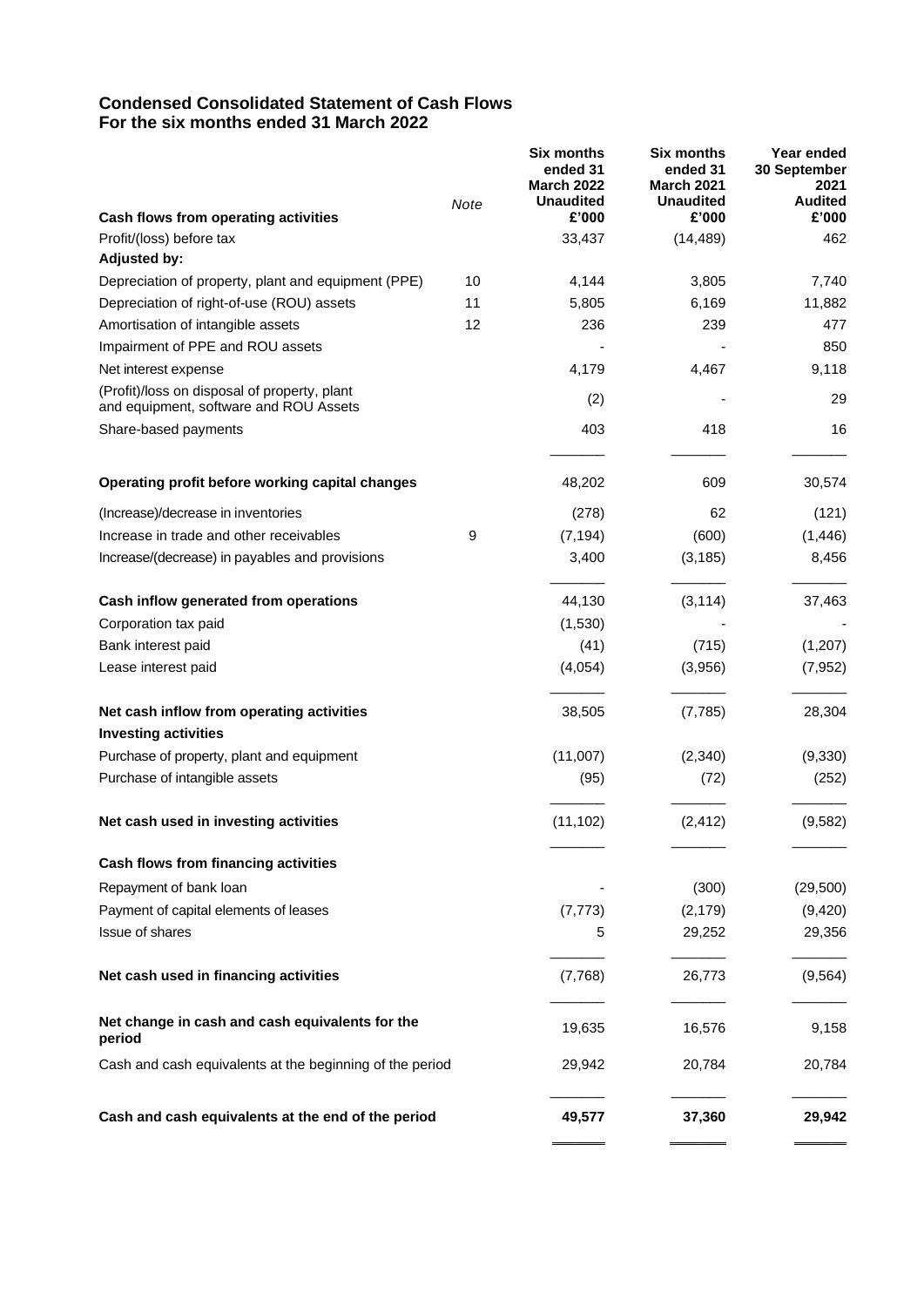# **Notes to the condensed consolidated interim financial statements**

### **1. General information**

The Directors of Hollywood Bowl Group plc (together with its subsidiaries, the "Group" or "HWB Group") present their interim report and the unaudited financial statements for the six months ended 31 March 2022 ('Interim Financial Statements').

HWB Group is incorporated and domiciled in England and Wales, under company registration number 10229630. The registered office of the company is Focus 31, West Wing, Cleveland Road, Hemel Hempstead, HP2 7BW, United Kingdom.

The interim Financial Statements were approved by the Board of Directors on 25 May 2022.

The Group's last annual audited financial statements for the year ended 30 September 2021 have been prepared in accordance with International Account Standards in conformity with the requirements of the Companies Act 2006 and in accordance with International Financial Reporting Standards adopted pursuant to Regulation (EC) No 1606/2002 as it applies in the European Union, and these Interim Financial statements should be read in conjunction with them.

The comparative figures for the year ended 30 September 2021 are an abridged version of the Group's last annual financial statements and, together with other financial information contained in these interim results, do not constitute statutory financial statements of the Group as defined in section 434 of the Companies Act 2006. A copy of the statutory accounts for the year ended 30 September 2021 have been delivered to the Registrar of Companies. The external auditor has reported on those accounts: their report was unqualified and did not contain a statement under s498 (2) or (3) of the Companies Act 2006.

### **2. Basis of preparation**

The Interim Financial Statements have been prepared in accordance with IAS 34, 'Interim Financial Reporting' and the Disclosures and Transparency Rules of the United Kingdom's Financial Conduct Authority. They do not include all of the information required for a complete set of IFRS financial statements. However, selected explanatory notes are included to explain events and transactions that are significant to an understanding of the changes in the Group's financial position and performance since the last financial statements.

The Interim Financial Statements are presented in Pounds Sterling, rounded to the nearest thousand pounds, except where otherwise indicated; and under the historical cost convention.

The accounting policies adopted in the preparation of the Interim Financial Statements are consistent with those applied in the presentation of the Group's consolidated financial statements for the year ended 30 September 2021. At the date of authorisation of this financial information, certain new standards, amendments and interpretations to existing standards applicable to the Group have been published but are not yet effective and have not been adopted early by the Group. The impact of these standards is not expected to be material.

### *Exceptional items*

During the six-month period ended 31 March 2022, HMRC conducted a review of its policy position on the reduced rate of VAT for hospitality and tourism and the extent to which it applies to bowling. Following its review, HMRC now accepts that leisure bowling should fall within the scope of the temporary reduced rate of VAT for tourism and hospitality, as a similar activity to those listed in Group 16 of schedule 7A of the VAT Act 1994.

As a result, the Group has made a retrospective claim for overpaid output VAT for the period 15 July 2020 to 30 September 2021 totalling £5,792,000 and included within bowling revenue, and has incurred associated expenses totalling £151,000, which are included within administrative expenses (See note 5).

Other receivables includes £7,292,000 (£5,792,000 for the period 15 July 2020 to 30 September 2021 as noted above and £1,500,000 for the period 1 October 2021 to 31 December 2021) due from HMRC in relation to the claim. An additional £1,548,000 for the period 1 January 2022 to 31 March 2022 is offset against the VAT due to HMRC as at 31 March 2022 included within trade and other payables.

### *Going concern*

The financial position of the Group, its cash flows, performance and position are described in the financial review section. Details of the Group's available and drawn facilities are included in note 14. At 31 March 2022, the Group had a cash balance of £49.6m with an undrawn RCF of £25m with Barclays Bank plc, and no outstanding loan balances. The principal risks of the Group are set out in note 16 to these financial statements.

As part of the review of the going concern basis of preparation, the Group has modelled a base case forecast and a severe but plausible case for the period covering 12 months from the date of these financial statements.

The base case forecast assumes that the Group trades in line with the FY2022 budget for the remainder of the financial year, and for the first 8 months of FY2023 using the following assumptions:

- October to December 2022 revenue down 5.0 per cent on a like-for-like (LFL) basis versus FY2022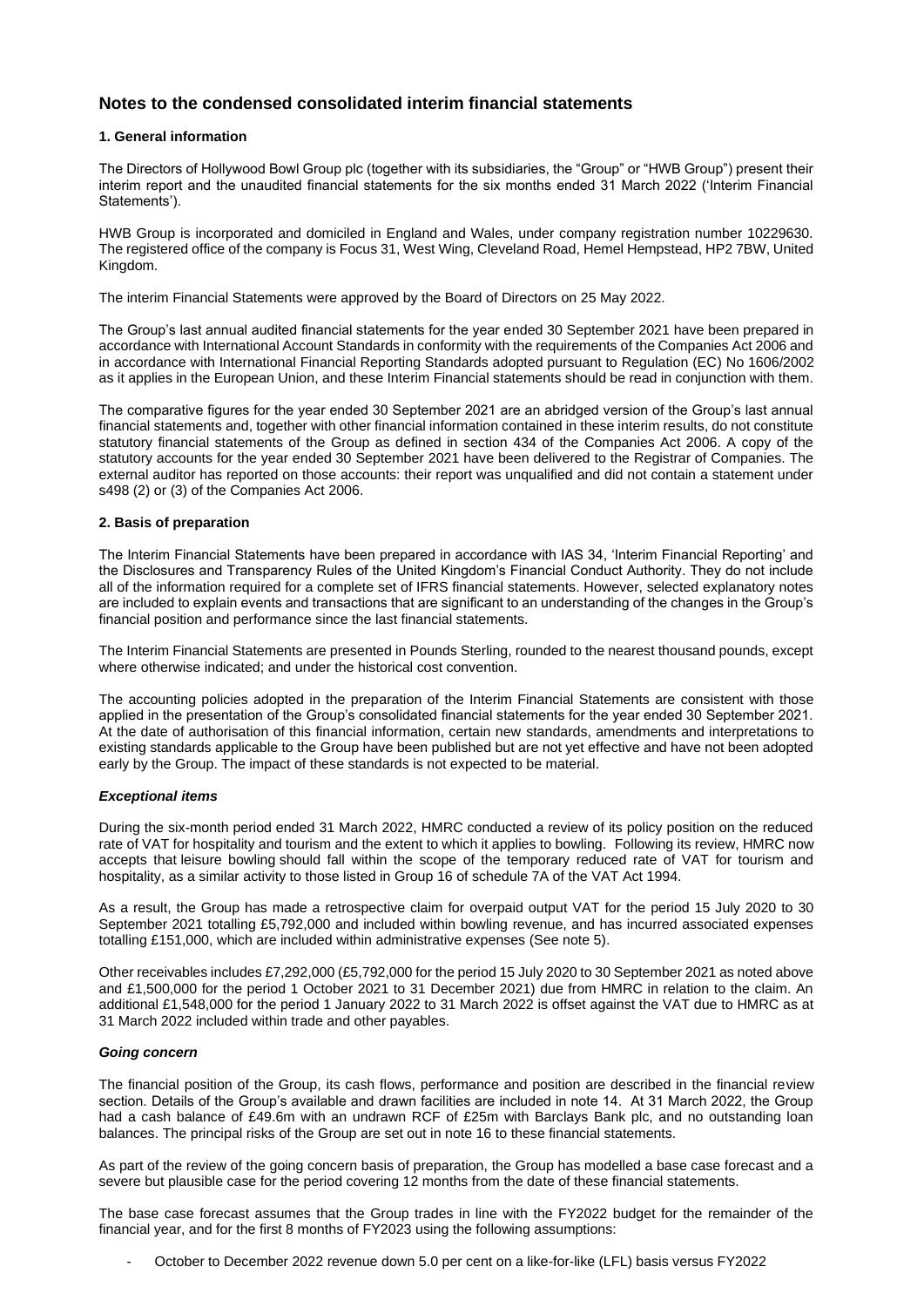- January to March 2023 revenue down 7.7 per cent on a LFL basis versus FY2022
- April and May 2023 revenue in line, on a LFL basis, with April and May 2019
- Payroll inflation of 5 per cent above FY2022
- All other cost inflation of 3 per cent above FY2022
- Dividend payments for FY2022 to be paid at 50 per cent of profit after tax

The severe but plausible downside scenario assumes that the Group trades 5 per cent down on revenue budget for the remainder of FY2022 and 10 per cent down on a LFL basis versus FY2022 for October 2022 to May 2023. The other key assumptions are as follows:

- Payroll inflation of 10 per cent above FY2022
- All other cost inflation of 8 per cent above FY2022
- Dividend payments for FY2022 to be paid at 50 per cent of profit after tax

Taking the above and the principal risks faced by the Group into consideration, the Directors are satisfied that the Group has adequate resources to continue in operation for the foreseeable future, a period of at least twelve months from the date of this report. Accordingly, the Group continues to adopt the going concern basis in preparing these interim financial statements.

### *Accounting estimates and judgements*

The preparation of the Group financial statements requires management to make judgements, estimates and assumptions in applying the Group's accounting policies to determine the reported amounts of assets, liabilities, income and expenditure. Actual results may differ from these estimates. The estimates and underlying assumptions are reviewed on an ongoing basis, with revisions applied prospectively.

Judgements made by the Directors in the application of these accounting policies that have a significant effect on the financial statements and estimates with a significant risk of material adjustment in the next financial year are set out below.

### *Critical accounting judgements*

• *Determining the incremental borrowing rate used to measure lease liabilities*

The Group cannot readily determine the interest rate implicit in the lease, therefore, it uses its incremental borrowing rate (IBR) to measure lease liabilities. Judgement is applied in determining the components of the IBR used for each lease including risk-free rates, the Group's credit risk and any lease specific adjustments.

IBRs depend on the term and start date of the lease. The IBR is determined based on a series of inputs including: the riskfree rate based on government bond rates and a credit risk adjustment based on the average credit spread from commercial bank lenders.

### *Key sources of estimation uncertainty*

The key estimates about the future at the reporting period end that may have a significant risk of causing a material adjustment to the carrying amounts of assets and liabilities within the next financial year are discussed below:

• *Property, plant and equipment and right-of-use asset impairment reviews*

Property, plant and equipment and right-of-use assets are reviewed for impairment when there is an indication that the assets might be impaired by comparing the carrying value of the assets with their recoverable amounts. The recoverable amount of an asset or a CGU is typically determined based on value-in-use calculations prepared on the basis of management's assumptions and estimates.

The key assumptions in the value-in-use calculations include growth rates of revenue and expenses, and discount rates. The carrying value of property, plant and equipment and right-of-use assets have been assessed to reasonable possible changes in key assumptions and these would not lead to a material impairment.

Further information in respect of the Group's property, plant and equipment and right-of-use assets is included in notes 10 and 11 respectively.

### *Standards issued not yet effective*

At the date of authorisation of this financial information, certain new standards, amendments and interpretations to existing standards applicable to the Group have been published but are not yet effective and have not been adopted early by the Group. The impact of these standards is not expected to be material.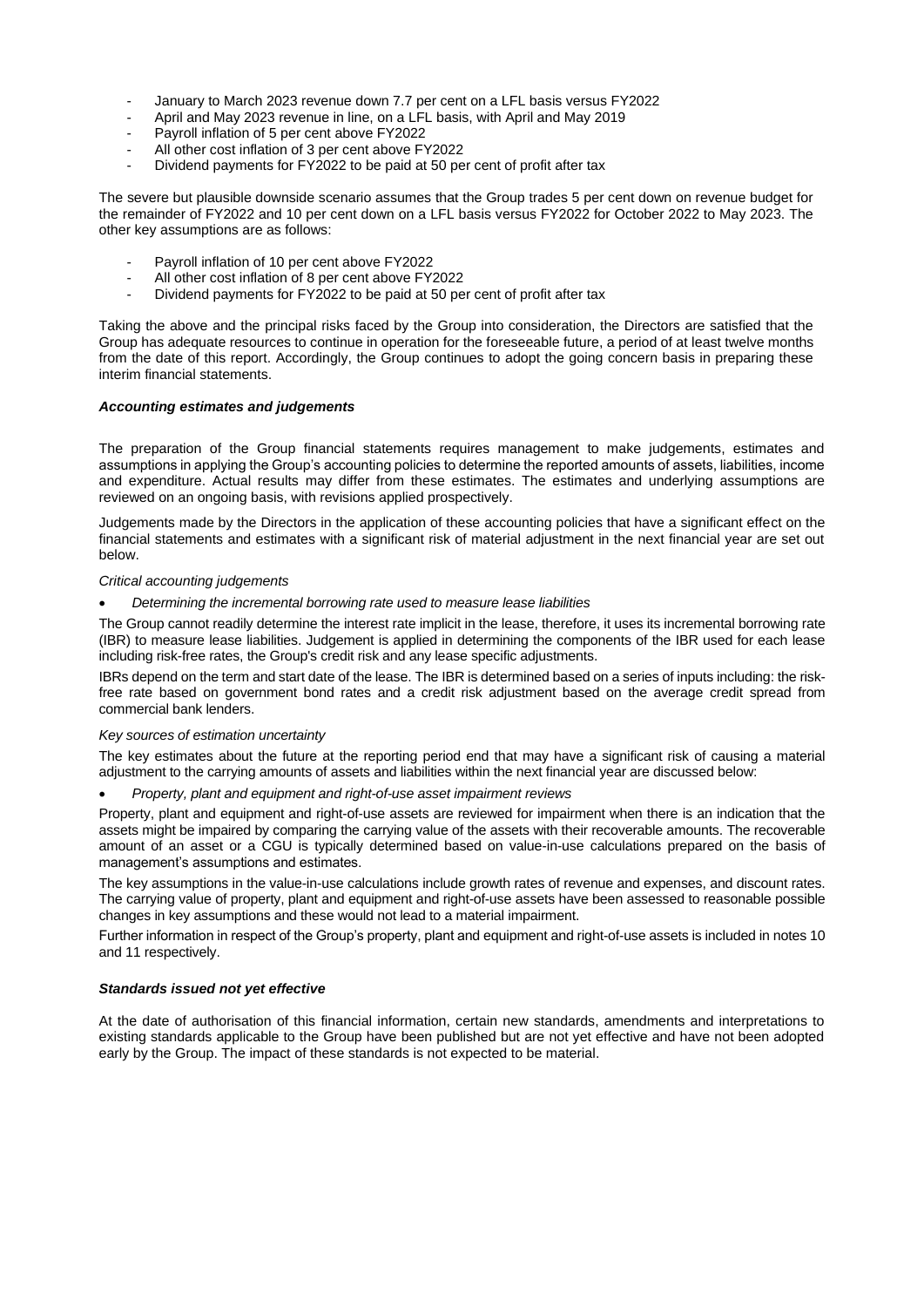### **3. Segmental reporting**

Management consider that the Group consists of a single segment, and operates within the UK. No single customer provides more than 10 per cent of the Group's revenue. Within this one operating segment there are multiple revenue streams which consist of the following:

|                | <b>Six months</b><br>ended 31<br><b>March 2022</b><br><b>Unaudited</b><br>£'000 | Six months<br>ended 31<br><b>March 2021</b><br>restated<br><b>Unaudited</b><br>£'000 | Year ended<br>30 September<br>2021<br><b>Audited</b><br>£'000 |
|----------------|---------------------------------------------------------------------------------|--------------------------------------------------------------------------------------|---------------------------------------------------------------|
| Bowling        | 51,625                                                                          | 5,050                                                                                | 34,530                                                        |
| Food and drink | 24,529                                                                          | 2,647                                                                                | 17,396                                                        |
| Amusements     | 22,909                                                                          | 2,452                                                                                | 18,625                                                        |
| Mini-golf      | 1,049                                                                           | 219                                                                                  | 1,076                                                         |
| Other          | 61                                                                              | 65                                                                                   | 251                                                           |
|                |                                                                                 |                                                                                      |                                                               |
|                | 100,173                                                                         | 10,433                                                                               | 71,878                                                        |
|                |                                                                                 |                                                                                      |                                                               |

Prior year comparatives for the period ended 31 March 2021 have been restated due to a reclassification of government grant income from revenue to other income of £1,594,000.

### **4. Other income**

|                                                                     | <b>Six months</b><br>ended 31<br><b>March 2022</b><br><b>Unaudited</b><br>£'000 | <b>Six months</b><br>ended 31<br><b>March 2021</b><br>restated<br><b>Unaudited</b><br>£'000 | Year ended<br>30 September<br>2021<br><b>Audited</b><br>£'000 |
|---------------------------------------------------------------------|---------------------------------------------------------------------------------|---------------------------------------------------------------------------------------------|---------------------------------------------------------------|
| Government grants for the purpose of immediate financial<br>support | ۰                                                                               | 1.594                                                                                       | 2,814                                                         |
|                                                                     |                                                                                 |                                                                                             |                                                               |

Other income includes government grants received in prior years (31 March 2021: £1,594,000, 30 September 2021 £2,814,000). These were received as part of a government initiative to provide immediate financial support for businesses that were forced to close as a result of trading restrictions due to the COVID-19 pandemic. No government grants were received in the current financial year to 31 March 2022.

Prior year comparatives for the period ended 31 March 2021 have been restated due to a reclassification of government grant income from revenue to other income of £1,594,000.

### **5. Exceptional items**

Exceptional items are disclosed separately in the financial statements where the Directors consider it necessary to do so to provide further understanding of the financial performance of the Group. They are material items or expenses that have been shown separately due to the significance of their nature or amount:

|                                                                      | <b>Six months</b><br>ended 31<br><b>March 2022</b><br><b>Unaudited</b><br>£'000 | <b>Six months</b><br>ended 31<br><b>March 2021</b><br><b>Unaudited</b><br>£'000 | Year ended<br>30 September<br>2021<br><b>Audited</b><br>£'000 |
|----------------------------------------------------------------------|---------------------------------------------------------------------------------|---------------------------------------------------------------------------------|---------------------------------------------------------------|
| Bowling revenue <sup>1</sup><br>Administrative expenses <sup>2</sup> | 5,792<br>(151)                                                                  |                                                                                 |                                                               |
|                                                                      | 5,641                                                                           |                                                                                 |                                                               |
|                                                                      |                                                                                 |                                                                                 |                                                               |

<sup>1</sup>Exceptional bowling revenue relates to overpaid output VAT for the period 15 July 2020 to 30 September 2021 following HMRC's review of its policy position on the reduced rate of VAT for hospitality and tourism (note 2). <sup>2</sup> Exceptional administrative expenses relate to the exceptional bowling revenue and constitute additional turnover rent and profit share due to landlords, and also professional fees.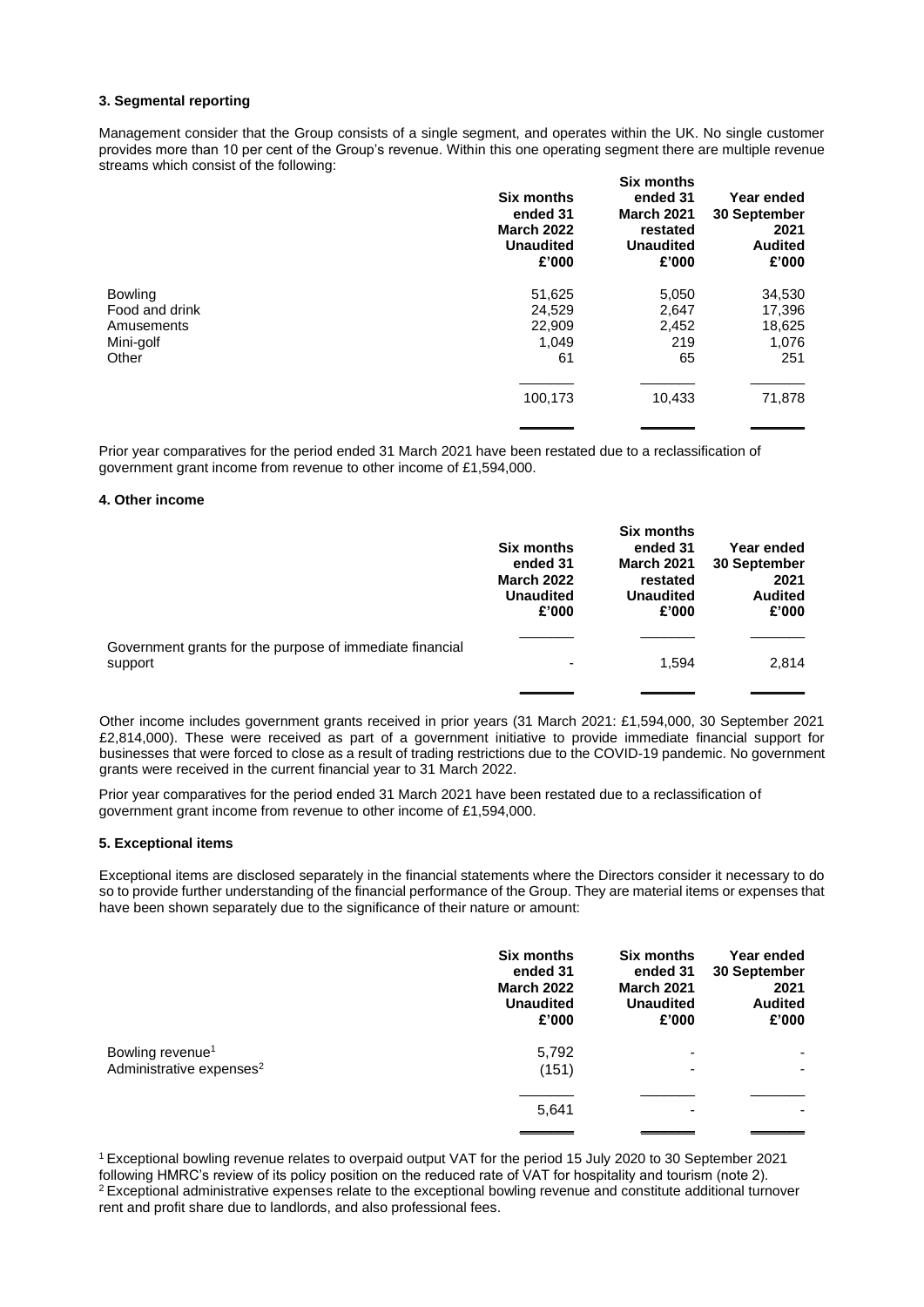### **6. Finance expenses**

|                                     | <b>Six months</b><br>ended 31<br><b>March 2022</b><br><b>Unaudited</b><br>£'000 | <b>Six months</b><br>ended 31<br><b>March 2021</b><br><b>Unaudited</b><br>£'000 | Year ended<br>30 September<br>2021<br><b>Audited</b><br>£'000 |
|-------------------------------------|---------------------------------------------------------------------------------|---------------------------------------------------------------------------------|---------------------------------------------------------------|
| Interest on bank borrowings         |                                                                                 | 506                                                                             | 1,155                                                         |
| Other interest                      | 102                                                                             | -                                                                               | 3                                                             |
| Unwinding of discount on provisions | 23                                                                              | 5                                                                               | 8                                                             |
| Finance costs on lease liabilities  | 4,054                                                                           | 3,956                                                                           | 7,952                                                         |
|                                     | 4,179                                                                           | 4,467                                                                           | 9,118                                                         |

### **7. Earnings/(losses) per share**

Basic earnings/(losses) per share is calculated by dividing the profit/(loss) attributable to equity holders of Hollywood Bowl Group plc by the weighted average number of ordinary shares in issue during the period, excluding invested shares held pursuant to Long Term Incentive Plans (note 15).

Diluted earnings/(losses) per share is calculated by adjusting the weighted average number of ordinary shares in issue during the financial year adjusted for the effects of potentially dilutive options. The dilutive effect is calculated on the full exercise of all potentially dilutive ordinary share options granted by the Group, including performance-based options which the Group considers to have been earned. During the period ended 31 March 2022, the Group had potentially dilutive shares in the form of unvested shares pursuant to Long Term Incentive Plans (note 15).

|                                                                             | <b>Six months</b><br>ended 31         | Six months<br>ended 31                | Year ended<br><b>30 September</b> |
|-----------------------------------------------------------------------------|---------------------------------------|---------------------------------------|-----------------------------------|
| <b>Basic and diluted</b>                                                    | <b>March 2022</b><br><b>Unaudited</b> | <b>March 2021</b><br><b>Unaudited</b> | 2021<br><b>Audited</b>            |
| Profit/(loss) for the period after tax $(E'000)$                            | 27.025                                | (11, 633)                             | 1,728                             |
| Basic weighted average number of shares in issue<br>for the period (number) | 170,828,776                           | 158,577,985                           | 164,607,791                       |
| Adjusted for share awards                                                   | 603,170                               | 1,098,012                             | 859,432                           |
| Diluted weighted average number of shares                                   | 171,431,946                           | 159,675,997                           | 165,467,223                       |
| Basic earnings per share (pence)                                            | 15.82                                 | (7.34)                                | 1.05                              |
| Diluted earnings per share (pence)                                          | 15.76                                 | (7.34)                                | 1.04                              |
|                                                                             |                                       |                                       |                                   |

### **APM: Adjusted underlying earnings per share**

Adjusted underlying earnings per share are calculated by dividing adjusted underlying earnings after tax by the weighted average number of shares issued during the period. Adjusted underlying earnings are calculated by adjusting earnings by any exceptional items in the period.

|                                                                         | <b>Six months</b><br>ended 31<br><b>March 2022</b><br><b>Unaudited</b> | <b>Six months</b><br>ended 31<br><b>March 2021</b><br><b>Unaudited</b> | Year ended<br>30 September<br>2021<br><b>Audited</b> |
|-------------------------------------------------------------------------|------------------------------------------------------------------------|------------------------------------------------------------------------|------------------------------------------------------|
| Adjusted underlying earnings/(loss) after tax (£'000)                   | 22,442                                                                 | (11, 633)                                                              | 1,728                                                |
| Basic adjusted earnings per share (pence)                               | 13.14                                                                  | (7.34)                                                                 | 1.05                                                 |
| Diluted adjusted earnings per share (pence)                             | 13.09                                                                  | (7.34)                                                                 | 1.04                                                 |
| Adjusted underlying earnings/(loss) after tax is calculated as follows: |                                                                        |                                                                        |                                                      |
| Profit/(loss) before tax                                                | 33,437                                                                 | (14, 489)                                                              | 462                                                  |
| Exceptional items (note 5)                                              | (5,641)                                                                |                                                                        |                                                      |
| Adjusted underlying profit/(loss) before tax                            | 27,796                                                                 | (14, 489)                                                              | 462                                                  |
| (Less)/add tax                                                          | (5, 354)                                                               | 2,856                                                                  | 1,266                                                |
| Adjusted underlying earnings/(loss) after tax                           | 22,442                                                                 | (11, 633)                                                              | 1,728                                                |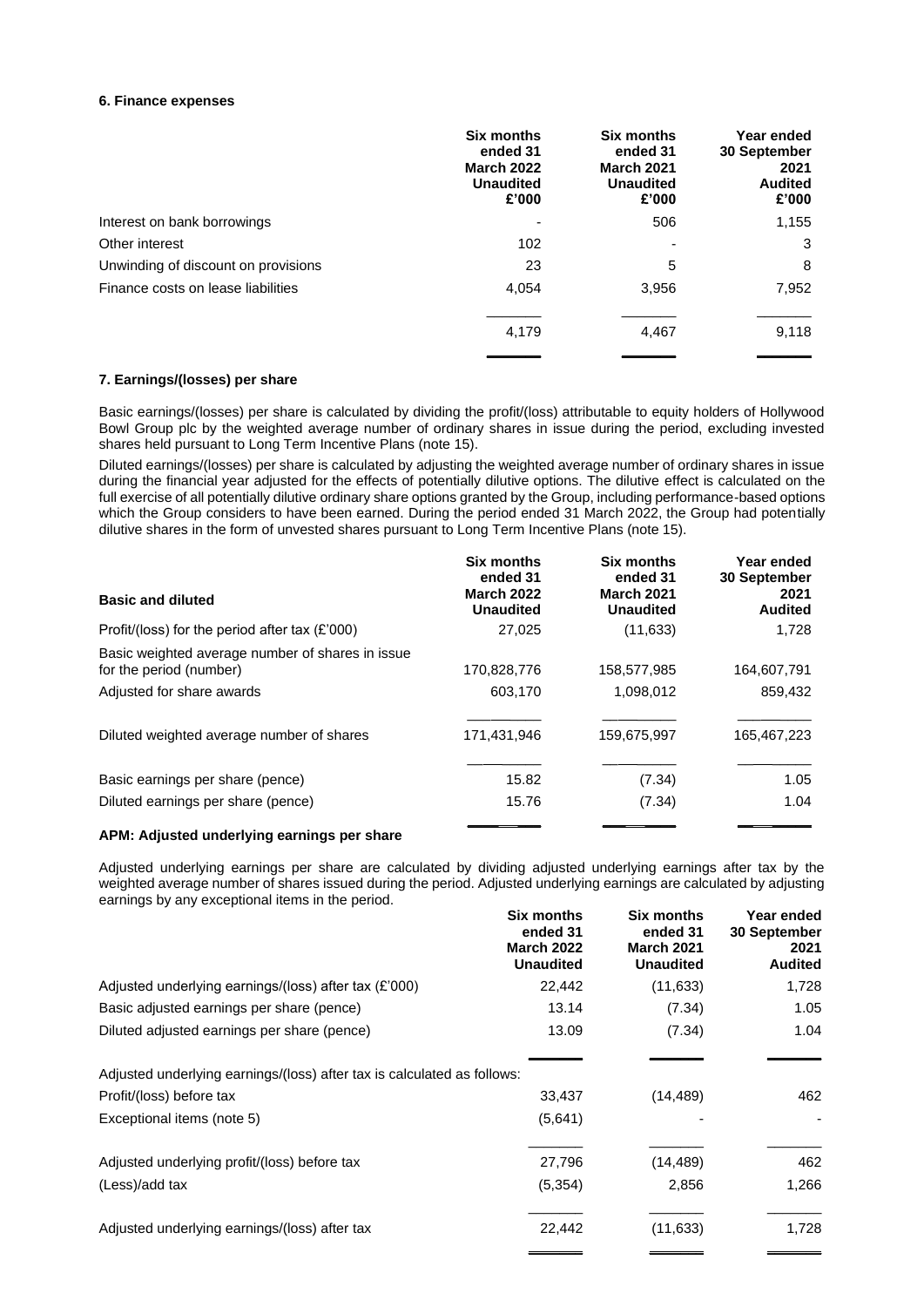### **8. Taxation**

|                                                   | <b>Six months</b><br>ended 31<br><b>March 2022</b><br><b>Unaudited</b><br>£'000 | <b>Six months</b><br>ended 31<br><b>March 2021</b><br><b>Unaudited</b><br>£'000 | Year ended<br>30 September<br>2021<br><b>Audited</b><br>£'000 |
|---------------------------------------------------|---------------------------------------------------------------------------------|---------------------------------------------------------------------------------|---------------------------------------------------------------|
| The tax expense/(credit) is as follows:           |                                                                                 |                                                                                 |                                                               |
| - UK Corporation tax                              | 4,311                                                                           | (436)                                                                           | (384)                                                         |
| - Adjustments in respect of previous periods      |                                                                                 |                                                                                 | 20                                                            |
| Total current tax                                 | 4,311                                                                           | (436)                                                                           | (364)                                                         |
| Deferred tax:                                     |                                                                                 |                                                                                 |                                                               |
| Origination and reversal of temporary differences | 2,101                                                                           | (2, 420)                                                                        | 287                                                           |
| Effects of changes in tax rates                   |                                                                                 |                                                                                 | (1,202)                                                       |
| Adjustments in respect of previous periods        |                                                                                 |                                                                                 | 13                                                            |
| Total deferred tax                                | 2,101                                                                           | (2,420)                                                                         | (902)                                                         |
| Total tax expense/(credit)                        | 6,412                                                                           | (2,856)                                                                         | (1,266)                                                       |
|                                                   |                                                                                 |                                                                                 |                                                               |

### **Factors affecting tax charge:**

The income tax expense/(credit) was recognised based on management's best estimate of the weighted average annual income tax rate expected for the full financial year applied to the profit before tax for the half year ended 31 March 2022.

### **Deferred tax**

At Budget March 2021, the government confirmed that the corporation tax main rate would remain at 19 per cent and increase to 25 per cent from 1 April 2023. As such, the rate used to calculate the deferred tax balances as at 31 March 2022 and 30 September 2021 has increased from 19 per cent to a blended rate up to 25 per cent depending on when the deferred tax balance will be released.

# **9. Trade and other receivables**

|                   | <b>Six months</b><br>ended 31<br><b>March 2022</b><br><b>Unaudited</b><br>£'000 | <b>Six months</b><br>ended 31<br><b>March 2021</b><br><b>Unaudited</b><br>£'000 | Year ended<br>30 September<br>2021<br><b>Audited</b><br>£'000 |
|-------------------|---------------------------------------------------------------------------------|---------------------------------------------------------------------------------|---------------------------------------------------------------|
| Trade receivables | 577                                                                             | 335                                                                             | 611                                                           |
| Other receivables | 7,399                                                                           | 67                                                                              | 89                                                            |
| Prepayments       | 2,498                                                                           | 1,917                                                                           | 2,600                                                         |
|                   | 10,474                                                                          | 2,319                                                                           | 3,300                                                         |
|                   |                                                                                 |                                                                                 |                                                               |

Other receivables includes £7,292,000 (31 March 2021 and 30 September 2021: £nil) of previously overpaid VAT due from HMRC following its review of its policy position on the reduced rate of VAT for hospitality and tourism. (See note 2).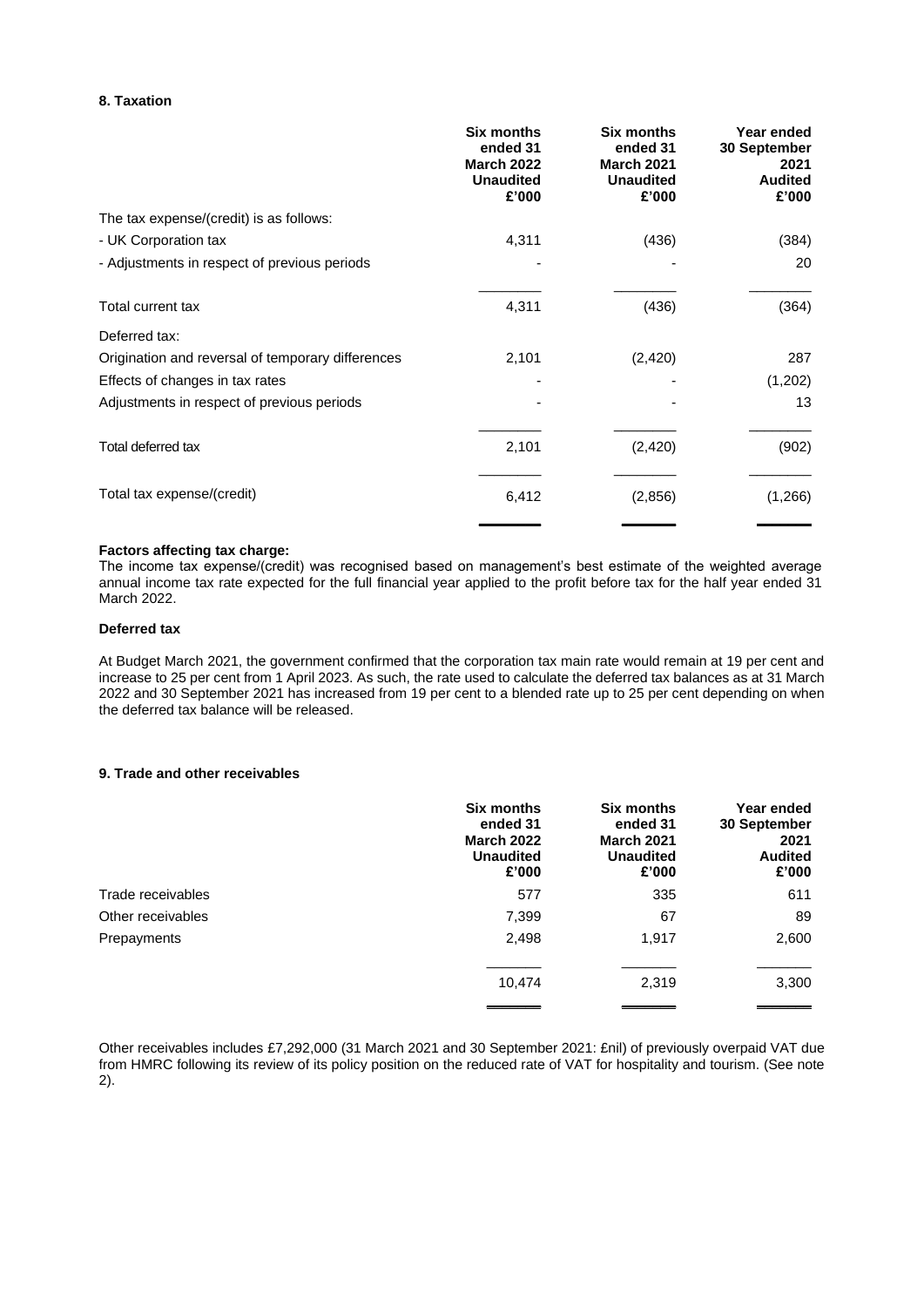# **10. Property, plant and equipment**

|                                | Long<br>leasehold<br>property<br>£'000 | <b>Short</b><br>leasehold<br>property<br>£'000 | Lanes and<br>pinspotters<br>£'000 | Plant &<br>machinery,<br>fixtures and<br>fittings<br>£'000 | Total<br>£'000 |
|--------------------------------|----------------------------------------|------------------------------------------------|-----------------------------------|------------------------------------------------------------|----------------|
| Cost:                          |                                        |                                                |                                   |                                                            |                |
| At 1 October 2020              | 1,240                                  | 28,652                                         | 12,269                            | 36,157                                                     | 80,682         |
| Additions                      |                                        | 1,435                                          | 1,489                             | 6,406                                                      | 9,330          |
| Disposals                      |                                        | (424)                                          | (448)                             | (406)                                                      | (1,278)        |
| At 30 September 2021 (audited) | 1,240                                  | 29,663                                         | 13,310                            | 42,157                                                     | 86,370         |
| Additions                      |                                        | 3,240                                          | 2,100                             | 5,779                                                      | 11,119         |
| <b>Disposals</b>               |                                        | (24)                                           | (309)                             | (223)                                                      | (556)          |
| At 31 March 2022 (unaudited)   | 1,240                                  | 32,879                                         | 15,101                            | 47,713                                                     | 96,933         |
| Accumulated depreciation:      |                                        |                                                |                                   |                                                            |                |
| At 1 October 2020              | 292                                    | 11,011                                         | 4,347                             | 14,448                                                     | 30,098         |
| Depreciation charge            | 48                                     | 2,773                                          | 694                               | 4,225                                                      | 7,740          |
| Impairment charge              |                                        |                                                |                                   | 299                                                        | 299            |
| <b>Disposals</b>               |                                        | (38)                                           | (428)                             | (337)                                                      | (803)          |
| At 30 September 2021 (audited) | 340                                    | 13,746                                         | 4,613                             | 18,635                                                     | 37,334         |
| Depreciation charge            | 24                                     | 1,411                                          | 356                               | 2,353                                                      | 4,144          |
| Disposals                      |                                        | (24)                                           | (303)                             | (195)                                                      | (522)          |
| At 31 March 2021 (unaudited)   | 364                                    | 15,133                                         | 4,666                             | 20,793                                                     | 40,956         |
| Net book value                 |                                        |                                                |                                   |                                                            |                |
| At 31 March 2022 (unaudited)   | 876                                    | 17,746                                         | 10,435                            | 26,920                                                     | 55,977         |
| At 30 September 2021 (audited) | 900                                    | 15,917                                         | 8,697                             | 23,522                                                     | 49,036         |

Plant & machinery, fixtures and fittings includes £3,343,000 (31 March 2021: £422,000; 30 September 2021: £2,162,000) of assets in the course of construction, relating to the development of new centres.

As at 31 March 2022, outstanding capital commitments totalled £2,351,000 (31 March 2021: £1,074,000; 30 September 2021: £3,041,000).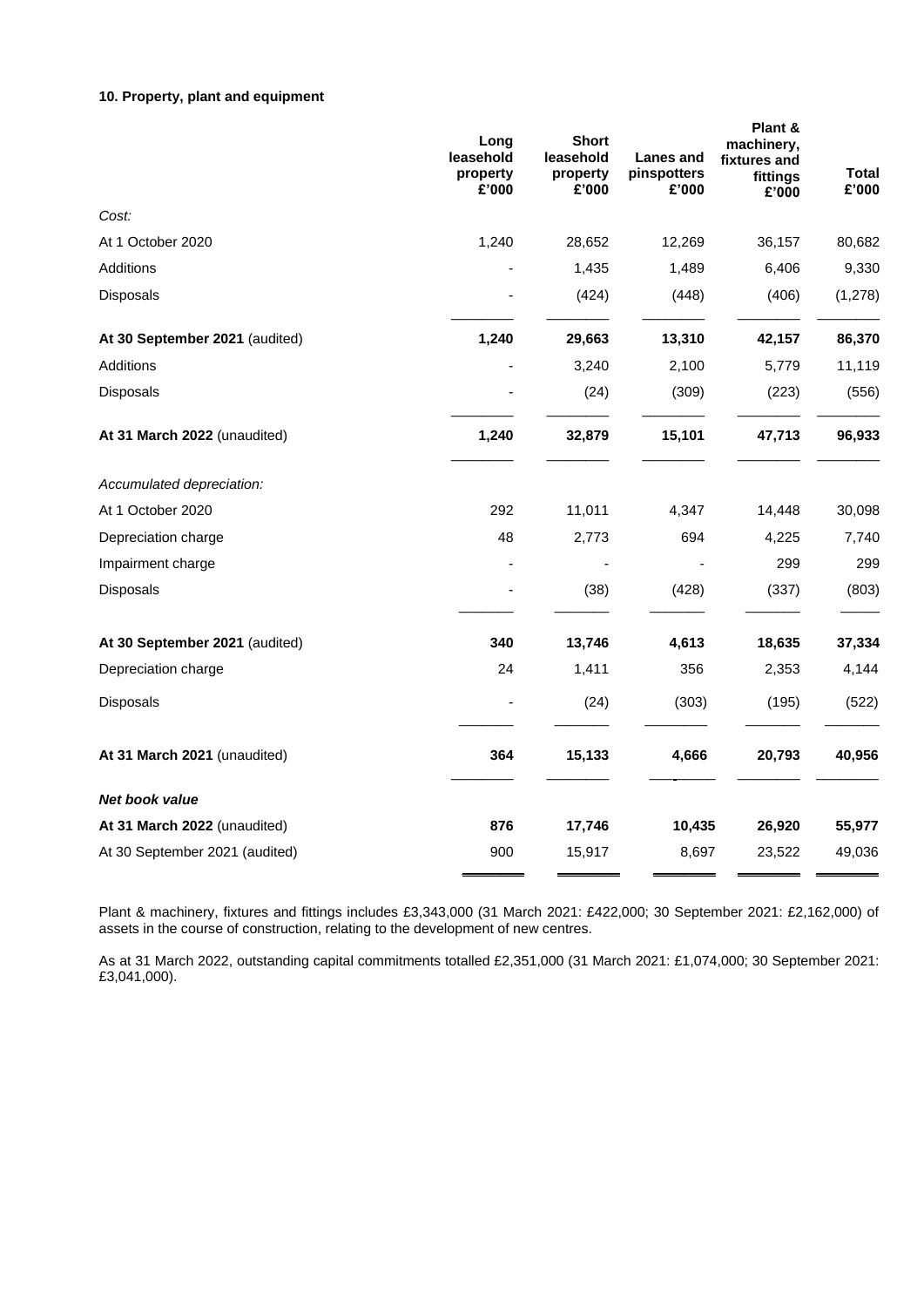### **11. Leases**

### **Group as a lessee**

The Group has lease contracts for property and amusement machines used in its operations. The Group's obligations under its leases are secured by the lessor's title to the leased assets. The Group is restricted from assigning and subleasing the leased assets. There are eight lease contracts that include variable lease payments in the form of revenue-based rent top-ups.

The Group also has certain leases of equipment with lease terms of 12 months or less and leases of office equipment with low value. The Group applies the 'short-term lease' and 'lease of low-value assets' recognition exemptions for these leases.

Set out below are the carrying amounts of right-of-use assets recognised and the movements during the period:

|                                                      | <b>Property</b><br>£'000 | <b>Amusement</b><br>machines<br>£'000 | <b>Total</b><br>£'000 |
|------------------------------------------------------|--------------------------|---------------------------------------|-----------------------|
| Cost                                                 |                          |                                       |                       |
| At 1 September 2020                                  | 139,699                  | 7,662                                 | 147,361               |
| Lease additions                                      | 2,581                    | 587                                   | 3,168                 |
| Lease surrenders                                     |                          | (443)                                 | (443)                 |
| Lease modifications                                  | 7,710                    |                                       | 7,710                 |
| At 30 September 2021 (audited)                       | 148,722                  | 8,109                                 | 156,831               |
| Lease additions                                      | 3,530                    | 1,499                                 | 5,029                 |
| Lease surrenders                                     |                          | (213)                                 | (213)                 |
| Lease modifications                                  | 1,578                    |                                       | 1,578                 |
| At 31 March 2022 (unaudited)                         | 153,830                  | 9,395                                 | 163,225               |
| <b>Accumulated depreciation</b><br>At 1 October 2020 | 9,742                    | 2,443                                 | 12,185                |
| Depreciation charge                                  | 9,339                    | 2,543                                 | 11,882                |
| Impairment charge                                    | 551                      |                                       | 551                   |
| Lease surrenders                                     |                          | (129)                                 | (129)                 |
| At 30 September 2021 (audited)                       | 19,632                   | 4,857                                 | 24,489                |
| Depreciation charge                                  | 4,714                    | 1,091                                 | 5,805                 |
| Lease surrenders                                     |                          | (146)                                 | (146)                 |
| At 31 March 2022 (unaudited)                         | 24,346                   | 5,802                                 | 30,148                |
| Net book value                                       |                          |                                       |                       |
| At 31 March 2022 (unaudited)                         | 129,484                  | 3,593                                 | 133,077               |
| At 30 September 2021 (audited)                       | 129,090                  | 3,252                                 | 132,342               |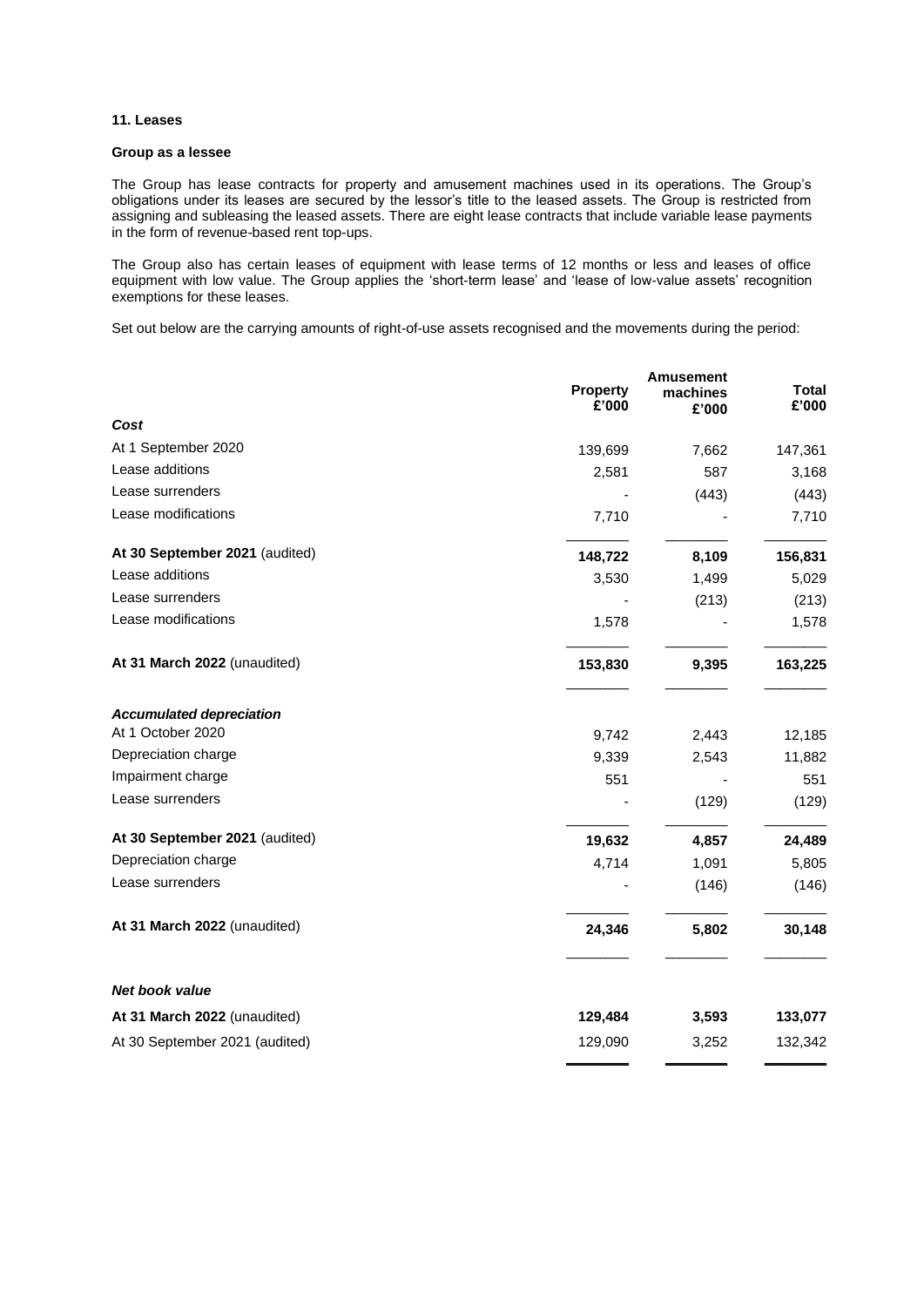Set out below are the carrying amounts of lease liabilities and the movements during the period:

|                                | <b>Property</b><br>£'000 | <b>Amusement</b><br>machines<br>£'000 | <b>Total</b><br>£'000 |
|--------------------------------|--------------------------|---------------------------------------|-----------------------|
| Lease liabilities              |                          |                                       |                       |
| At 1 October 2020              | 167,100                  | 6,704                                 | 173,804               |
| Lease additions                | 2,581                    | 587                                   | 3,168                 |
| Accretion of interest          | 7,836                    | 116                                   | 7,952                 |
| Lease modifications            | 6,442                    | (11)                                  | 6,431                 |
| Payments <sup>1</sup>          | (15, 429)                | (1,986)                               | (17, 415)             |
| At 30 September 2021 (audited) | 168,530                  | 5,410                                 | 173,940               |
| Lease additions                | 3,530                    | 1,499                                 | 5,029                 |
| Accretion of interest          | 4,012                    | 42                                    | 4,054                 |
| Lease modifications            | 1,578                    | (100)                                 | 1,478                 |
| Payments <sup>1</sup>          | (10, 513)                | (1, 457)                              | (11, 970)             |
| At 31 March 2022 (unaudited)   | 167,137                  | 5,394                                 | 172,531               |
| Current                        | 9,633                    | 1,982                                 | 11,615                |
| Non-current                    | 157,504                  | 3,412                                 | 160,916               |
| At 31 March 2022               | 167,137                  | 5,394                                 | 172,531               |
| Current                        | 11,644                   | 2,167                                 | 13,811                |
| Non-current                    | 156,886                  | 3,243                                 | 160,129               |
| At 30 September 2021           | 168,530                  | 5,410                                 | 173,940               |

<sup>1</sup> As a result of COVID-19 rent concessions, during the periods ended 31 March 2021 and 30 September 2021 respectively, £3,304,000 and £991,000 of property payments and £693,000 and £745,000 of amusement machine payments were deferred during those periods. A further £1,019,000 for the period ended 31 March 2021 and £2,110,000 for the period ended 31 September 2021 of property rent savings were taken to profit or loss as a credit to variable lease payments within administrative expenses. There were no such deferrals or savings in the period ended 31 March 2022.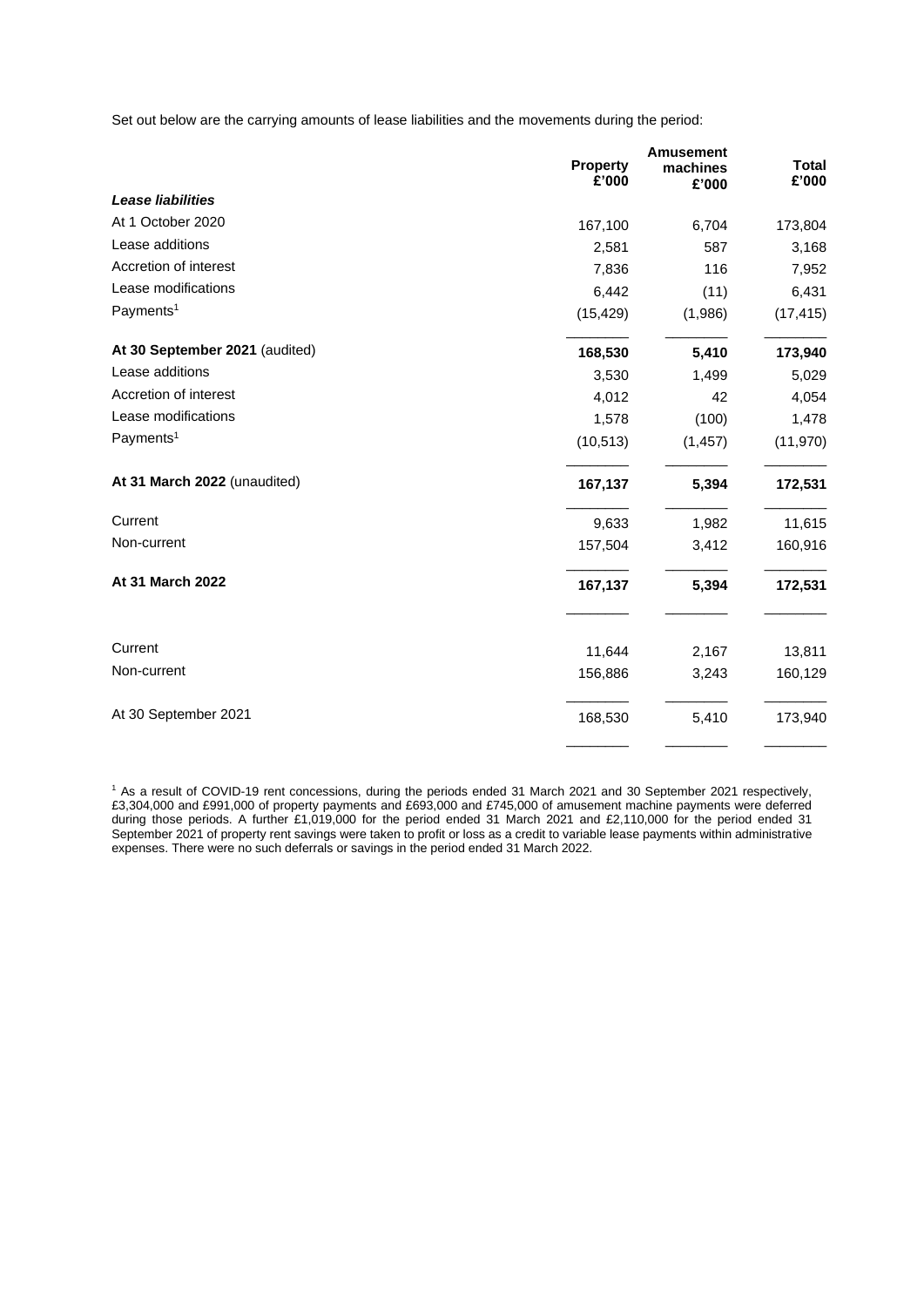# **12. Goodwill and intangible assets**

|                                 | Goodwill<br>£'000 | <b>Brand</b><br>£'000 | <b>Trademark</b><br>£'000 | <b>Software</b><br>£'000 | <b>Total</b><br>£'000 |
|---------------------------------|-------------------|-----------------------|---------------------------|--------------------------|-----------------------|
| Cost                            |                   |                       |                           |                          |                       |
| At 1 October 2020               | 75,034            | 3,360                 | 798                       | 1,860                    | 81,052                |
| Additions                       |                   |                       |                           | 252                      | 252                   |
| At 30 September 2021 (audited)  | 75,034            | 3,360                 | 798                       | 2,112                    | 81,304                |
| Additions                       |                   |                       |                           | 95                       | 95                    |
| At 31 March 2022 (unaudited)    | 75,034            | 3,360                 | 798                       | 2,207                    | 81,399                |
| <b>Accumulated amortisation</b> |                   |                       |                           |                          |                       |
| At 1 October 2020               |                   | 1,020                 | 316                       | 1,543                    | 2,879                 |
| Amortisation charge             |                   | 168                   | 50                        | 259                      | 477                   |
| At 30 September 2021 (audited)  |                   | 1,188                 | 366                       | 1,802                    | 3,356                 |
| Amortisation charge             |                   | 84                    | 25                        | 127                      | 236                   |
| At 31 March 2022 (unaudited)    |                   | 1,272                 | 391                       | 1,929                    | 3,592                 |
| <b>Net book value</b>           |                   |                       |                           |                          |                       |
| At 31 March 2022 (unaudited)    | 75,034            | 2,088                 | 407                       | 278                      | 77,807                |
| At 30 September 2021 (audited)  | 75,034            | 2,172                 | 432                       | 310                      | 77,948                |

# **13. Share capital**

|                               | 31 March 2022 |       | 31 March 2021 |       | 30 September 2021 |       |
|-------------------------------|---------------|-------|---------------|-------|-------------------|-------|
|                               | No of shares  | £'000 | No of Shares  | £'000 | No of shares      | £'000 |
| Ordinary shares of £0.01 each | 171,059,454   | 1.711 | 170.578.333   | 1.706 | 170.631.183       | 1.706 |
|                               |               |       |               |       |                   |       |

During the period, 428,113 ordinary shares of £0.01 each were issued under the Group's Long Term Incentive Plan (LTIP) and a further 158 ordinary shares of £0.01 each were issued under the Group's SAYE scheme.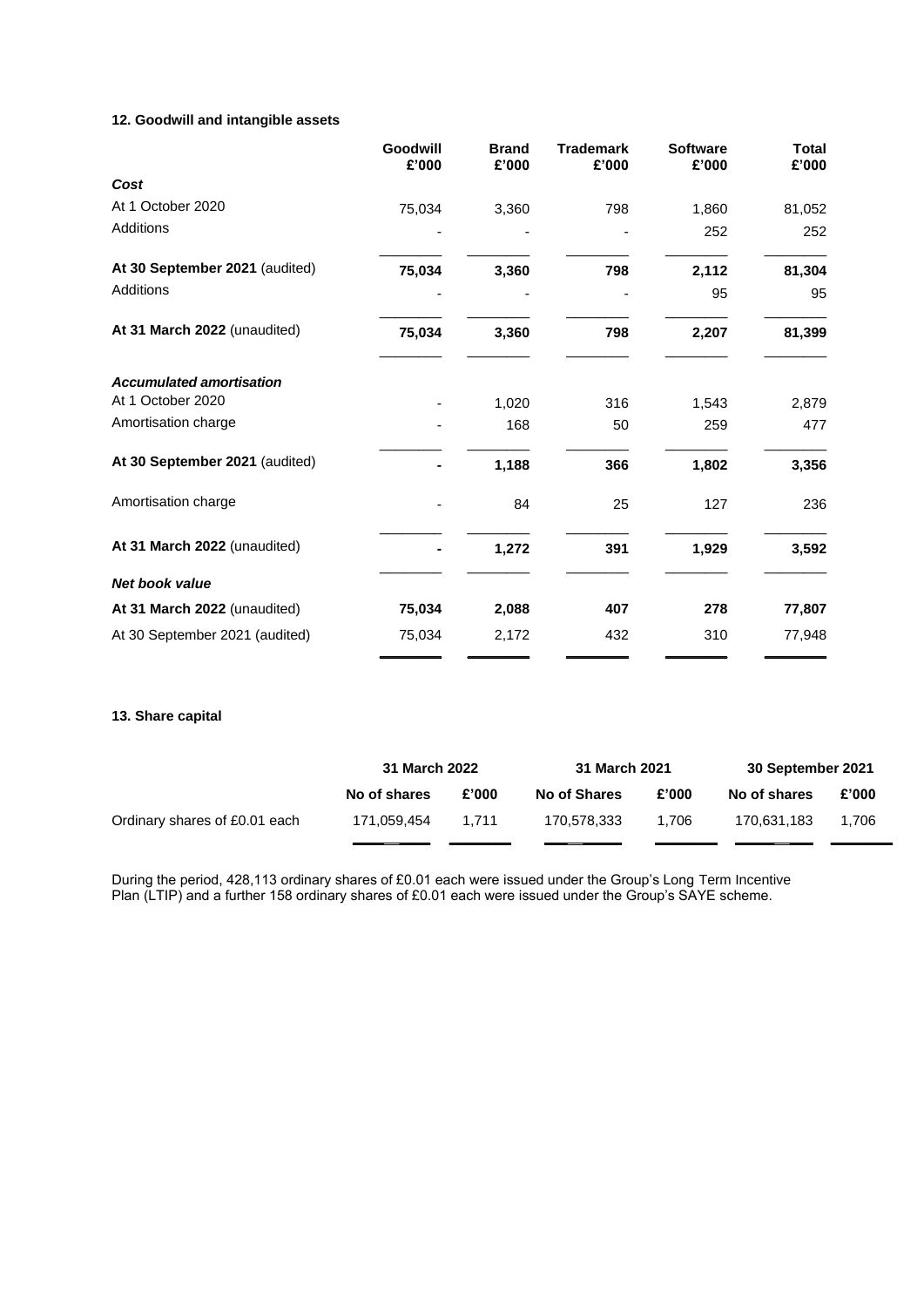#### **14. Loans and borrowings**

|                                  | 31 March<br>2022<br><b>Unaudited</b> | 31 March<br>2021<br><b>Unaudited</b> | 30 September<br>2021<br><b>Audited</b> |
|----------------------------------|--------------------------------------|--------------------------------------|----------------------------------------|
| <b>Current</b>                   | £'000                                | £'000                                | £'000                                  |
| Bank loan                        | -                                    | 368                                  | ٠                                      |
| Revolving credit facility        |                                      | 4,000                                | ۰                                      |
| Borrowings (less than 1 year)    |                                      | 4,368                                |                                        |
| <b>Non-current</b>               |                                      |                                      |                                        |
| Bank loan                        |                                      | 24,517                               |                                        |
|                                  |                                      |                                      |                                        |
| Borrowings (greater than 1 year) | ۰                                    | 24,517                               |                                        |
| <b>Total borrowings</b>          |                                      | 28,885                               |                                        |
|                                  |                                      |                                      |                                        |

On 29 September 2021, the Group repaid and cancelled its borrowing facilities with Lloyds Bank plc, and on the same day entered into a new £25m revolving credit facility (RCF) with Barclays Bank plc.

The RCF has a termination date of 31 December 2024. Interest is charged on any drawn balance based on the reference rate (SONIA), plus a margin of 1.75 per cent.

A commitment fee equal to 35 per cent of the drawn margin is payable on the undrawn facility balance. The commitment fee rate as at 31 March 2022 was therefore 0.6125 per cent (30 September 2021: 0.6125 per cent).

Issue costs of £135,000 were paid to Barclays Bank plc on commencement of the RCF. These costs are being amortised over the term of the facility and are included within prepayments.

The terms of the Barclays Bank plc facility include the following Group financial covenants:

(i) For the 7 month period ended 31 December 2021, the ratio of total net debt to adjusted EBITDA shall not exceed 1.75:1.

(ii) For the 12 month period ending on each reference date, commencing 31 March 2022 and each quarter thereafter,

the ratio of total net debt to adjusted EBITDA pre-IFRS 16 shall not exceed 1.75:1.

The Group operated within the covenants during the period and the previous period.

#### **15. Performance share-based payments - Long term employee incentive costs**

The Group had the following performance share based payment arrangements in operation during the period:

a) The Hollywood Bowl Group plc Long Term Incentive Plan 2020

b) The Hollywood Bowl Group plc Long Term Incentive Plan 2021

c) The Hollywood Bowl Group plc Long Term Incentive Plan 2022

#### *Long Term Incentive Plans*

HWB Group plc operates Long Term Incentive Plans (LTIPs) for certain key management. In accordance with IFRS 2 Share Based Payments, the value of the awards are measured at fair value at the date of the grant. The exercise price of the LTIPs is equal to the market price of the underlying shares on the date of grant. The fair value is determined based on the exercise price and number of shares granted and is written off on a straight-line basis over the vesting period, based on management's estimate of the number of shares that will eventually vest.

In accordance with the LTIP schemes outlined in the Group's Remuneration Policy (Annual Report FY2021), the vesting of these awards is conditional upon the achievement of an EPS target set at the time of grant and measured at the end of a 3 year period ending 30 September 2022, 2023 and 2024 and the Executive Directors' continued employment at the date of vesting.

During the six months ended 31 March 2022, 463,436 (31 March 2021:nil, 30 September 2021:452,993) share awards were granted under the LTIP.